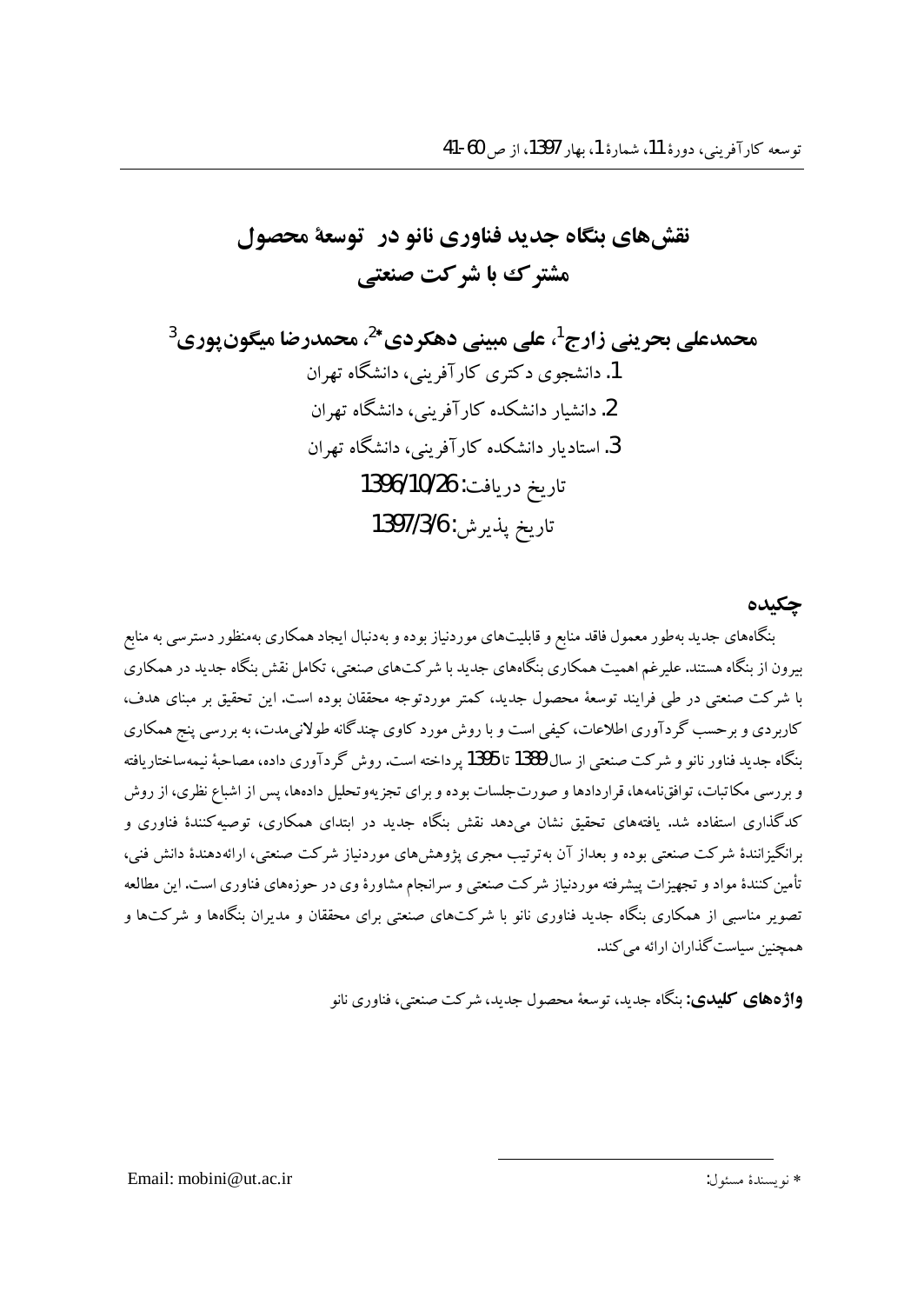#### مقدمه

ینگاه های جدید نقش مهمی در ایجاد نوآوری و رشــد اقتصـــادی داشـــته (& Shane Venkataraman, 2000) و پهوېژه در جوزۀ فناوري پېشــرفته پاعث ايجاد رفاه، بهبود زندگې و افزایش بهرهوری (Mohr et al., 2010) شـــدهاند. پنگاههای جدید پایســـتی بتوانند ارتباطات کسـبوکاری خود را شـکل داده و از طریق آنها به منابع حیاتی موردنیاز، دسـت یابند. آنها مجبورند راهکارهای پیچیده برای تطبیق محصــولاتIخدمات و عملیات خود با شـــبکههای كســــــــو كاري يبدا كنند (Ciabuschi et al, 2012) تا يتوانند آنها را تحت تأثير قرار داده و موقعیتی برای خود فراهم کنند (Aaboen et al., 2013). تمرکز ویژهٔ ایران بر حوزهٔ صنایع مبتنی بر فناوري پیشـــرفته بهویژه فناوری نانو (یحرینی و همکاران، 1391) و اقبال محققان و ارائهٔ صدها تحقیق، مقاله، کتاب و پایانiامه، توان نیروی انسانی کشور در بخش دانش نانو را نشان می،دهد. بیش از 3500 بنگاه جدید در کشور شناسایی شده و روند افزایشی ایجاد بنگاههای جدید نانو نیز مشـــهود اســـت (ســـتاد ویژهٔ توســـعهٔ فناوری نانو، 1395). اما ایجاد و شـــروع کســبوکار جدید بهویژه در ایران مملو از مشـکلات مختلف (زالمی و همکاران، 1388) و نقش آفرینی بازیگران مختلف (باقری و همکاران، 1396) اســت. در ایران از یک طرف با توسـعهٔ فناوری نانو و رشـد بنگاههای جدید فناوری نانو روبهرو هسـتیم (بحرینی و همکاران، 1391) و از طرف دیگر با رتبهٔ پایین در نوآوری و محصولات دانشی و فناورانه مواجه هستیم (The Global Innovation Index, 2016). این در حالی اســت که اســتفاده از راهبرد همکاری بنگاههای جدید نانو و شرکتهای صنعتی، تجربهای موفق در توسعهٔ محصول مشترک مبتنبی بر فناوری نانو و موفقیت توأمان بنگاه جدید و شرکت صنعتی شده است (ستاد ویژهٔ توسعهٔ فناوري نانو، 1395).

اهمیت واکاوی فرایند همکاری و تبیین نقش بنگاه های جدید در فرآیند همکاری با توجه به اهتمام ســـیاســـت گذاران به ایجاد بنگاههای جدید و نرخ بالای شـــکســـت آنها (Barringer, 2015) دوچندان اســت. شــناخت دقیق نقش۵ای بنگاه جدید در فرایند همکاری، می تواند چالش های همکاری با شـرکت صـنعتی را کاهش داده و باعث تعامل اثر گذارتر آنها شـــود. پیشـــینهٔ تحقیق هم|کنون شـــناخت کافی در مورد چگونگی نقش دقیق آنها در تکامل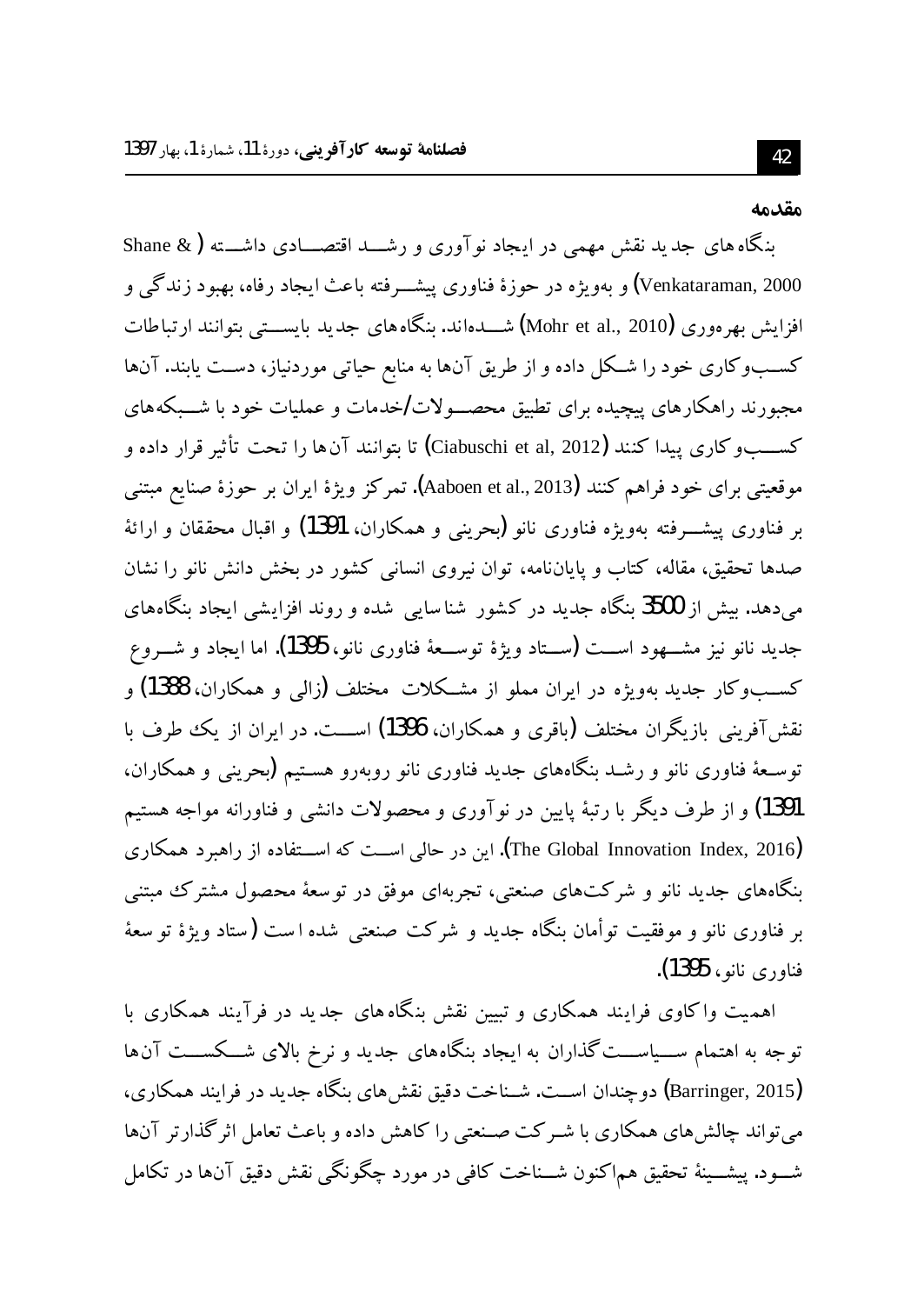ارتباطات بین سازمانی بنگاه جدید و شرکت صنعتی در طول تو سعهٔ محـصول جدید را ندارد (Marion et al., 2015) و بیشــتر بر نقش کلمی بنگاههای جدید فناور در تولید دانش و انتقال آن به شـر كتهاى صـنعتى و نقش «آورندهٔ فناوري» و «انتقالدهندهٔ» آن به شـر كت صـنعتى تأكيد کر ده اسـت (Mowery, 2011; Genet et al., 2012). محققان نقش های دیگری مانند شـناسـایی شـرکای مناسـب و ایجاد انگیزه در شـرکتهای صـنعتی برای بهکارگیری فناوری پیشـرفته و درگیر شدن آنها در فرایند تجاری سازی فناوری را نیز اشاره کردهاند ( Aarikka-Stenroos et al., 2014). ادبيات كارآفريني علاقهمند به داده هاي تاريخي و مشـــروح در مورد چگونگي همکاری بنگاههای جدید با دیگر ســـازمانها (Aaboen & Aarikka-Stenroos, 2017) و نقش آنها در فرایند تو سعهٔ محصول جدید مشترک (Prange et al., 2015) است. با توجه به تفاوت زمینههای فرهنگی، سیاسی و اجتماعی فضای کسبوکار ایران، انتظار می رفت نقش بنگاههای جدید نانو چهبســا متفاوت از نقش مجموعههای مشــابه در دیگر محیطها باشــد. برای برطرف کردن به بخشبی از این خلأ پژوهشبی، همکاری بنگاه جدید فناوری نانو با شـر کتهای صـنعتی در فرایند توسعهٔ محصول جدید در کشور بررسی شد. سؤالات اصلی تحقیق به شرح زیر بودند: 1. نقش بنگاه جدید در شـكل گیری و توســعهٔ همكاری با شــر كت صــنعتی بهمنظور توســعهٔ محصول جديد، چگونه است؟

2. نقش بنگاه جدید به تفکیک در هر کدام از فازهای توسعهٔ محصول جدید چگونه است؟ این تحقیق دو مشارکت اصلی دارد. مشارکت اول آنکه نقشهای مختلف بنگاه جدید در

طی فرایند توســـعهٔ محصـــول را نشـــان میدهد که در ابتدا با نقش «توصـــیه کنندهٔ فناوری» و برانگیزانندهٔ شرکت صنعتی شروع و سپس در نقش «انجام دهندهٔ پژوهشهای سفارشی شرکت صنعتي» «ارائهدهندهٔ دانش فني» «تأمين كنندهٔ زنجيرهٔ تأمين شركت صنعتي» و «مشاوري امين در حوزهٔ فناوری و حتی فراتر از آن» تبدیل میشـود. در مشــارکت دوم به تفکیک نقشهای یادشــده در هر کدام از فازهای توســعهٔ محصـول جدید پرداخته و همچنین تصــویری از تکامل نقش بنگاه جدید در طی فرایند توسعهٔ محصول جدید ارائه می کند.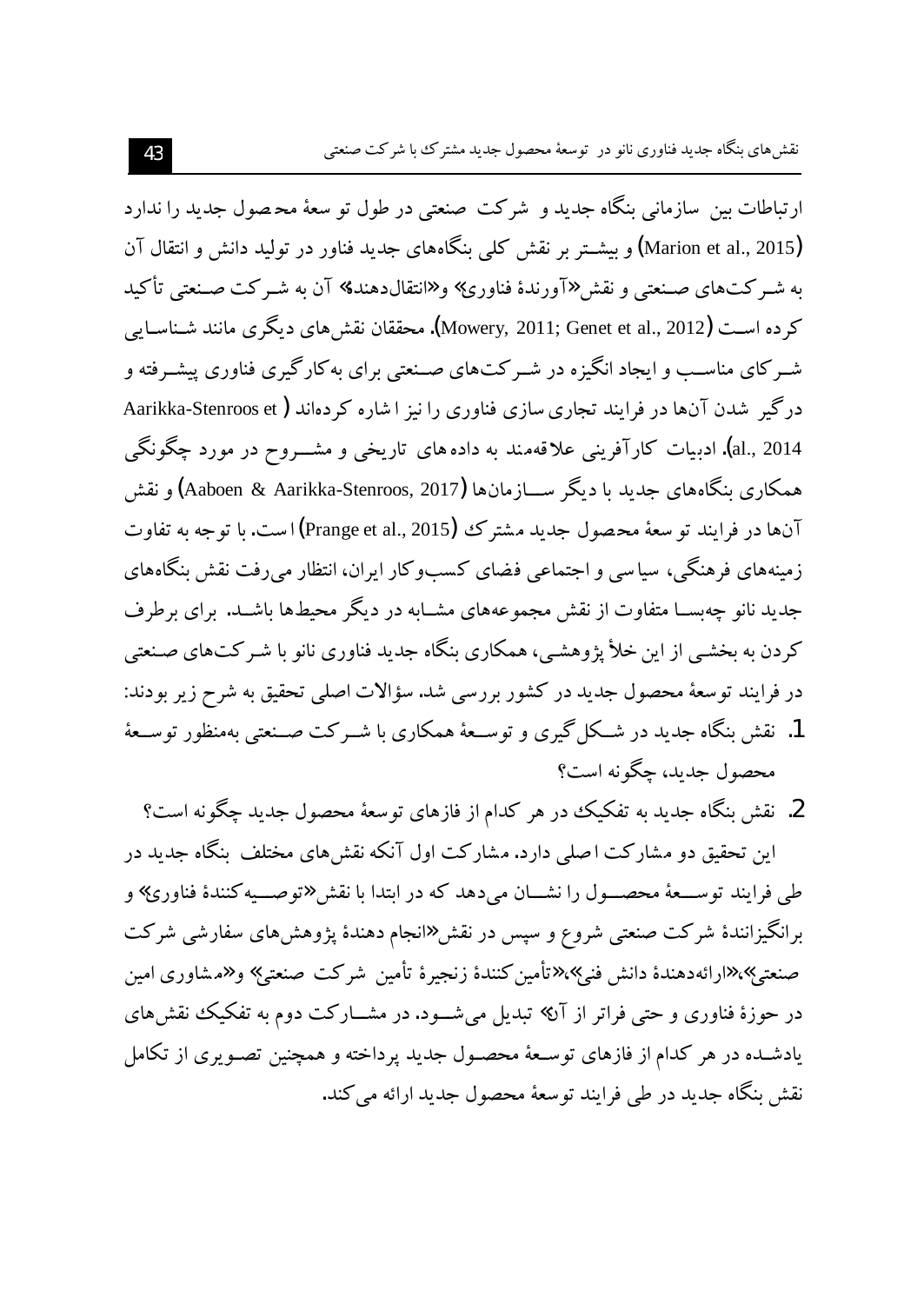مروري ير مياني نظري و پيشينهٔ تحقيق

بنگاههای جدید نقش مهمی در ایجاد نوآوری و رشــد اقتصـــادی داشـــته و محققان زیادی علاقهمند به بررســي چگونگـي ايجاد و رشــد آنها هســتند (Shane & Venkataraman, 2000). واژ گان مختلفی مانند پنگاه جدید، پنگاه نوظهور، استارتاپ و پنگاه تازه تأسیس، توسط محققان برای بیان بنگاه جدید اســـتفاده میشـــود. علیرغم تفاوتهای محدود این واژهها، آنها بهطور معمول به جای یکدیگر به کار گرفته می شــوند. در این تحقیق واژهٔ «بنگاه جدید» با اســـتناد به ۔<br>تعریف «دیدہبان جھانی کارآفرینی» اســـتفاده شـــد که بیانگر زمان تأســـیس کمتر از 42ماه و پرداخت حداقل ســــه ماه حقوق و دســـتمزد اســــت (GEM, 2016). فرايند ايجاد بنگاه جديد، فرایندی غیرخطی، ســخت و پیچیده بوده و با محدودیتهای مختلفی در منابع و قابلیتهای لازم، روبهرو اســـت (Ciabuschi et al., 2012). از اصــــلي ترين چالش هاي بنگاههاي جديد، چگونگی غلبه بر محدودیتهای منابع کلیدی مانند دانش و تجربه، منابع مالی و مشتری ا ست. بنگاه جدید بهندرت منابع موردنیاز برای تجاریسـازی و تکمیل فرایند خود را داشـته و نیازمند دسترسـی به منابع برای انجام وظایفی مانند طراحی، مهندسـی و سـاخت میباشـد (& Aldrich Martinez, 2001). همکاري و دسـترســي به منابع ديگر ســازمانها، مبتنـي بر نظريهٔ منبع محور و اقتصاد هزینه مبادله<sup>1</sup>بنا شده است. اگرچه برقراری ارتباط با شبکهٔ کسبوکاری، بخش حیاتی شروع و تو سعهٔ بنگاه جدید ا ست (La Rocca & Snehota, 2014)؛ اما آنها به سختی می توانند بخشی از شبکههای موجود را تحت تأثیر قرار داده و موقعیتی برای خود فراهم کنند ( Aaboen et al., 2013).ازاین٫و بهطور معمول نرخ شکست بنگاههای جدید بالاست ( Barringer, 2015; Fatoki, 2014.

با توجه به اهمیت بنگاههای جدید و نرخ بالای شـکسـت آنها، موضـوع توسـعهٔ محصـول جدید نیز ابعاد خاصـبی پیدا می کند. توســعهٔ محصــول جدید یک دســته فعالیت اســت که از شنا سایی یک فر صت (فاز کشف) شروع و با فاز تو سعه و فاز تجاری سازی ادامه می یابد. در اغلب پژوهش،ا، فرایند تو سعهٔ محصول جدید در چارچوب مرزهای یک بنگاه برر سی شده و

<sup>1</sup> Resource based view and transaction cost theory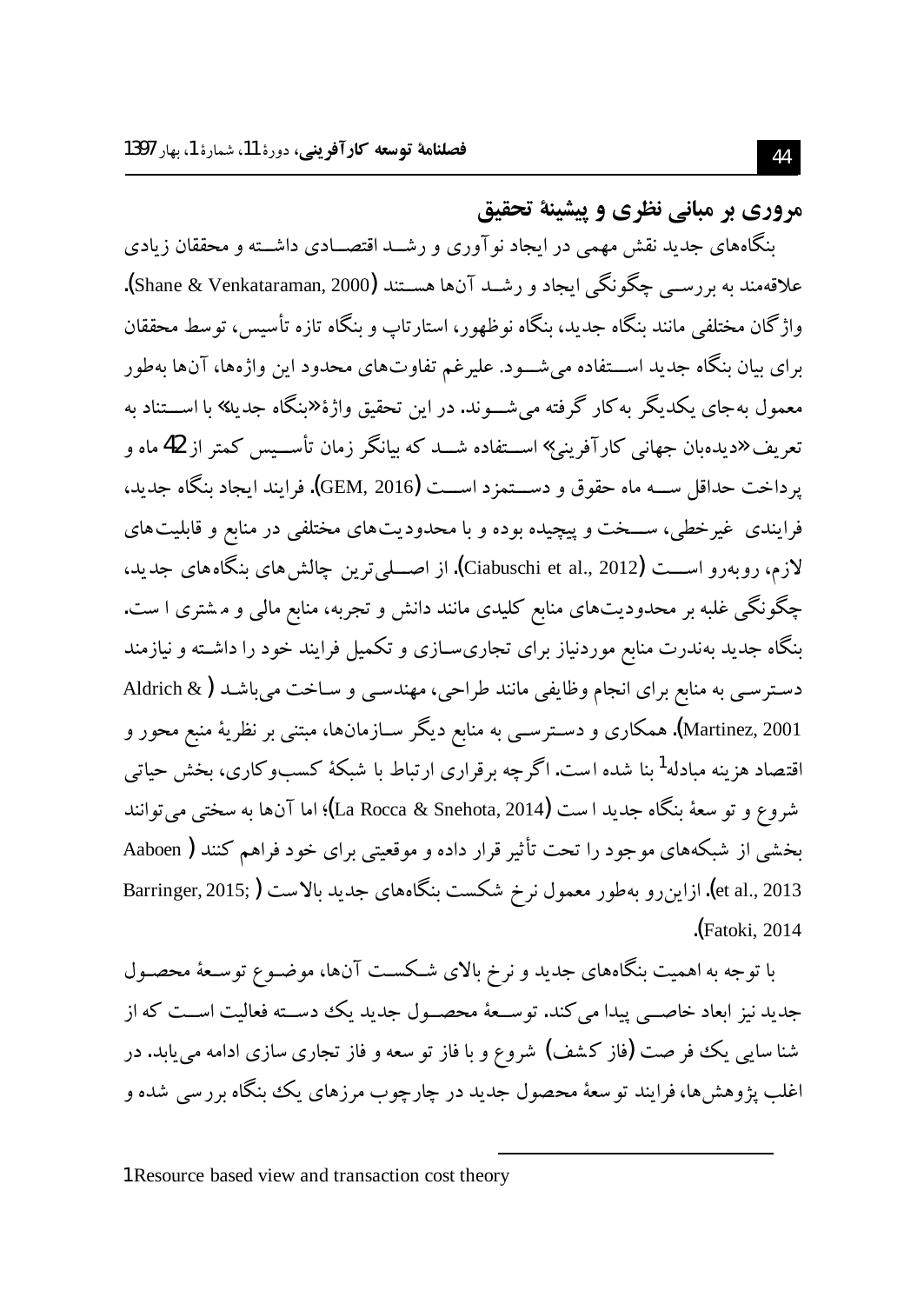مطالعات محدودی فرایند توســعهٔ محصــول در همکاری را بر رســـ , کردهاند ( ,.Prange et al 2015). این در حالی ا ست که فرایند تو سعهٔ محصول جدید که یک فعالیت ا صلی کارآفرینی محســـوب مي شـــود (Eppinger & Ulrich, 2015) نيز يو خطر بوده و نرخ عدم موفقيت آن بالا است. از این رو محققان رویکرد همکاری بهمنظور تو سعهٔ محصول جدید را تو صیه می کنند تا طرفین همکاری با جذب منابع مختلف بتوانند نتایج بهتری کسب کرده و خطرات و هزینهها را نيز به اشــتراك بگذارند (Linnarson, 2005). در توصــيه محققان به همكاري بهمنظور توســعهٔ محصـول جدید، نقش های بازیگران اصـلی از جمله بنگاه جدید بسـیار اهمیت دارد. در پیشـینهٔ تحقيق، نقش بنگاه هاي جد يد فناور، با عباراتي مانند «توليد دانش» «آور ندهٔ فناوري» و «انتقالدهندهٔ» آن تو صیف شده ا ست. بر این مبنا، بنگاه جدید دانش را تولید کرده و آن را در اختيار شـر كت صـنعتي قرار مي١هد (Mowery, 2011; Genet et al., 2012). محققان نقش هاي دیگری نیز برای بنگاه جدید تر سیم کردهاند. برای مثال می توان به شناسایی شرکای منا سب و ایجاد انگیزه در شرکتهای صنعتی برای به کارگیری فناوری پیشرفته و درگیر شدن آنها در فرایند تجاریسـازی فناوری اشــاره کرد (Aarikka-Stenroos et al., 2014). برخی یژوهش های دیگر بهصـورت کلمی به نقش بنگاههای جدید بهعنوان توسـعهدهندهٔ کســبوکارها پرداختهاند .(Ackermann, 2012)

بهنظر میروســد در اغلب یژوهش ها، نقش های کلی بنگاههای جدید فناور بیان شـــده اما جزييات دقيق اين نقش ها، مورد توجه جدى نبوده اســـت. ييشــينهٔ تحقيق كمتر به بيان دقيق نقش های بنگاه جدید و تفکیک کامل آن ها در مراحل مختلف همکاری بهمنظور توســـعهٔ محصـول جدید پرداخته اســت. در حالی که با توجه به نرخ بالای شــکســت بنگاههای جدید |Ë|mµÂv»È Âe|ÀËY§¦¸fz»ÁÃ{f³ÉZÅ·ZqÁ(Barringer, 2015; Fatoki, 2014) (Eppinger & Ulrich, 2015) و پیچیدگی های همکاری برای توسعهٔ محصول مشترک (Prange et al., 2015)، واکاوي موشـکافانهٔ نقش بنگاههاي جديد در فرايند همکاري، مي تواند بصـير ت مناســبي در بنگاههاي جديد براي موفقيت بيشــتر آن&ا فراهم كند (Townsend, et al., 2010**)**. منظر این تحقیق، تمرکز بر نقش بنگاههای جدید در تعامل با شـــرکتهای صـــنعتی بوده و از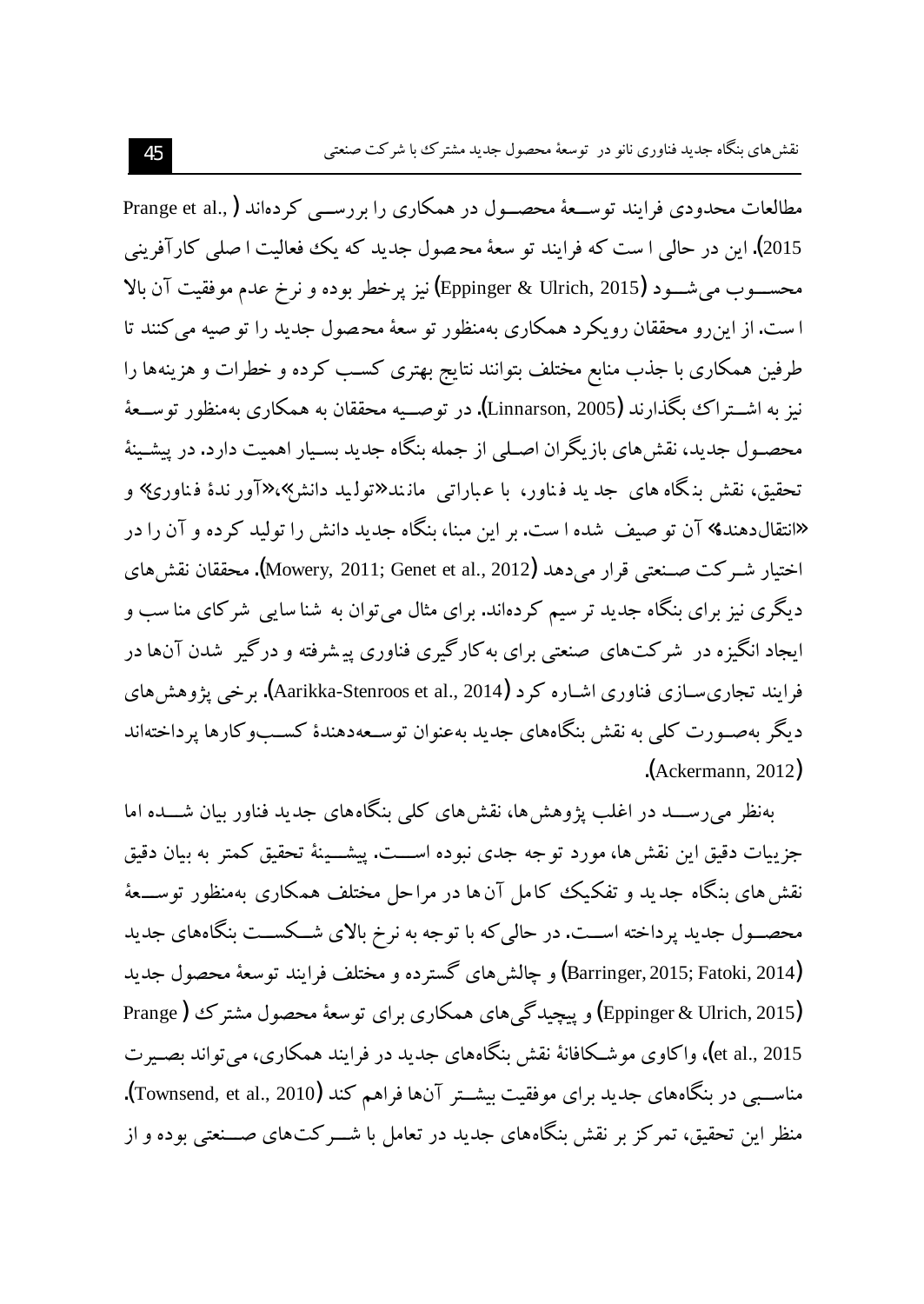این رو به فرایند همکاری و تعاملات فی مایین بنگاه جدید و شـــر کت صـــنعتی پر داخته اســـت. منظور از شرکت صنعتی، سازمانی شکل گرفته و پایدار در شبکهٔ کسبوکاری می با شد که د ستر سي لازم به بازارهاي مورد نياز را در اختيار دارد. فرهنگ، ساختار، تـصميم گيري، حوزهٔ صـنعتبي، منابع، قابليتها و محدوديتهاى شـركت صـنعتبي با بنگاه جديد كاملاً متفاوت اسـت (Pérez et al., 2012).

اغلب پژوهش های بنگاه جدید، در درون بنگاه جدید متمرکز شده (برای مثال ۲ownsend, et al., 2010 یا Fatoki, 2014) و نه بر مرز بنگاه جدید و تعاملات آن با دیگر مجموعهها (مانند Hockerts & Wüstenhagen, 2010). همچنین همان $\det$ و که اشـــاره شـــد یژوهش های توســـعهٔ محصـول جدید نیز بهطور معمول در مرزهای یک بنگاه انجام شــده و توســعهٔ محصـول جدید مشـــتم ک در همکاری کمتر مورد مطالعه قرار گرفته اســـت (Prange et al., 2015). علاوه بر پیچیدگی های فرآیند ایجاد بنگاه جدید و توســـعهٔ محصـــول مشـــترک، حوزهٔ فناوری نانو نیز پیچیدگم های خاص خود را دارد. محققان زیادی فناوری نانو را موج بعدی ایجاد فرصـتهای شـومیتری برای تولید ثروت و ایجاد اشـتغال تلقی می کنند که تأثیر گســتردهای بر حوزههای مختلف صــنعتى گذاشـــته و ضـــمن توانمـند كردن صـــنايع موجود ( Nikulainen, 2010; Mangematin & Walsh, 2012)، باعث تو سعهٔ محصولات با کارکر دهای جدید شده و قدرت و توان رقابت پذیری بنگاه را افزایش می دهد (European Commission, 2011). فناوری نانو اغلب میتنی بر پیشرفتهای علمی بوده و بهآرامی در حال تولید کاربردهای پایدار صنعتی است (Fogelberg & Sanden, 2008) و در حال شنا سایی بهعنوان یک فناوری با کاربردهای متعدد و گسترده است (Mangematin & Walsh, 2012).

روش شناسے

این تحقیق بر مبنای هدف، جزو پژوهش های کاربردی و در پارادایم تفســبرگرایی با تأکید بر فهم يديدهها از ديدگاه افراد در زمينهٔ واقعي آن با روش تحليل كيفي موردكاوي ( Creswell, 2007) انجام شد. به علت اينكه واكاوي نقش بنگاه جديد در طي فرايند توسعهٔ محصول جديد، مدنظر بود؛ تعامل طولانی مدت لازم بوده و مطالعهٔ مقطعی پاســخگو نبود. از این٫و این افق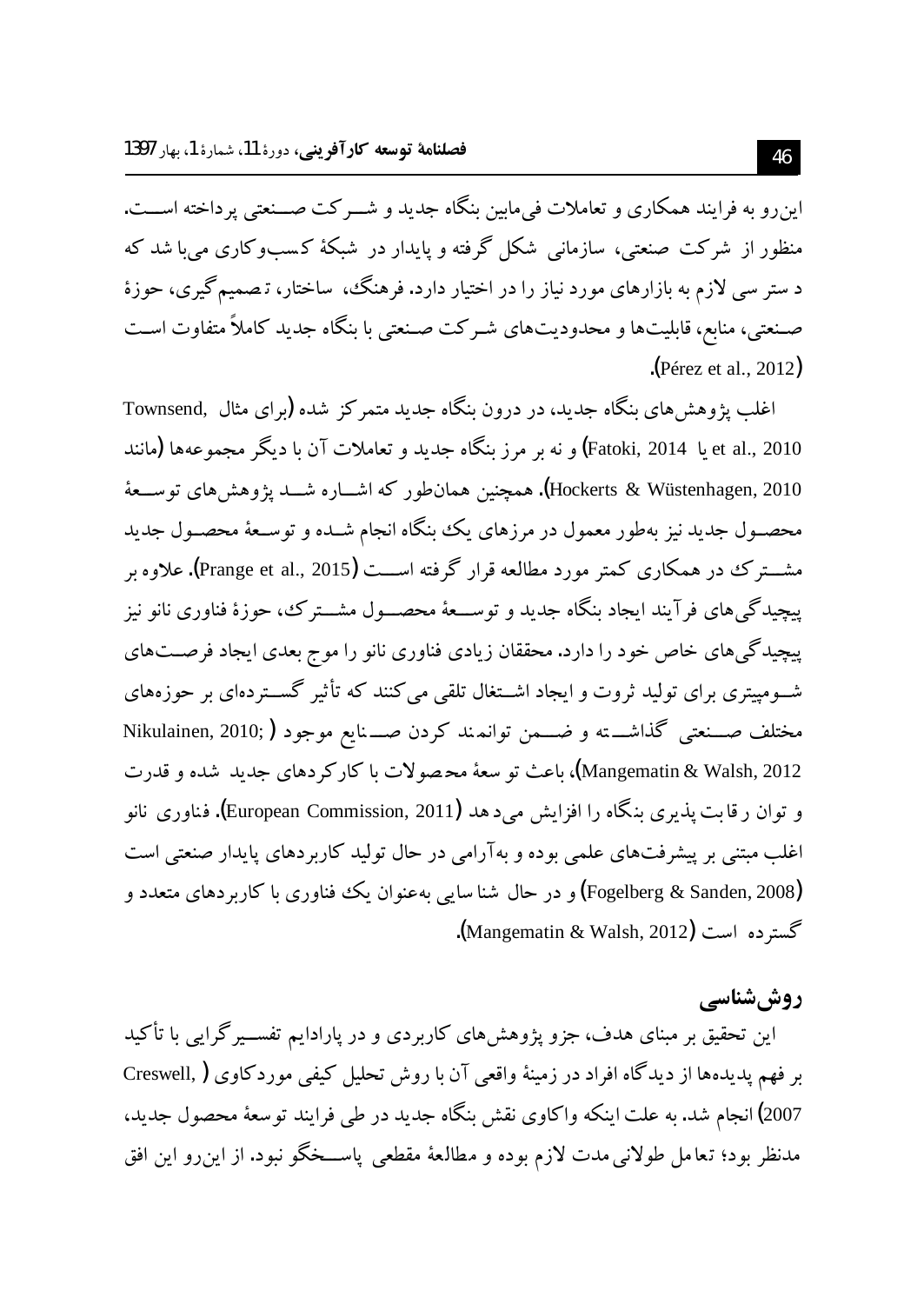ز مانی طولانی مدت از ســـال 1389 تا 1395 مدنظر قرار گر فت و داده ها، در مقاطع ز مانی شش ماهه و طی فازهای کشف، توسعه و تجاری سازی محصول جدید ( Eppinger & Ulrich, 2015) جمع آوري شدند. تعداد مقاطع زماني تحقيق براي موردهاي «الف» تا «هـ» به ترتيب 18، 18، 15، 9، 8 و 8 مقطع بودند. مورد کاوی چند گانهٔ طولانی مدت برای گردآوری اطلاعات مشــروح و دادههای تجربی عمیق و غنی، ســودمند بوده و ابزار مناســب بررســی تغییرات نقش بنگاه جديد تلقى شده (Eisenhardt & Graebner, 2007) و توصيه نيز شده است ( .Gadde et al 2012). محقق اصلی خود مشاهده گر مشارکت کننده و مستقر به مدت طولانی درگیر پروژههای همکاری بین بنگاه جدید و شرکت صنعتی بوده و دسترسی به افراد، صورتجلسهها، مکاتبهها، ایمیل ها، دادههای مالی، اطلاعات و دیگر مستندات در اختیار دا شت. فرو رفتن طولانی مدت و درگير بودن با زمينهٔ موضوع احتمال تجربهٔ كشف رويدادها را افزايش مىدهد (Given, 2008).

در یک تمام شماری پنج بنگاه جدید نانو که پنج محصول جدید مبتنی بر فناوری نانو را با همکاری شـرکتهای صـنعتی به بازار ارائه کرده بودند و اطلاعات آنها در اختیار سـتاد ویژهٔ توسعهٔ فناوری نانو قرار داشت؛ بررسی شدند. واحد تحلیل، بنگاه جدید فناور نانو بود. دادهها از منابع مختلفي مانند مكاتبات، توافقiامهها، قراردادها، صـورت جلسـات و ايميل ها، مصـاحبههاي نیمه ساخت یافته با مطلعان کلیدی و مشاهدهٔ مستقیم و مشارکتبی (Yin, 2014)گردآوری شد. اصــــليترين منبع جمع آوري داده مصــــاحبه بود. در مقاطع مختلف زماني 44 مصــــاحبهٔ حدود یک ســـاعته انـجام شــــد. جامعهٔ تحقیق مدیران یا بنیان گذاران بنگاههای جدید نانو و مدیران شـــرکتهای صـــنعتی همکار آنها بودند. برای دوری از ســـوگیری نقطهنظرات فردی، تعداد مصاحبه شوندهها در هر مورد 2 تا 3 نفر بودند. تعداد مصاحبهها و افراد مصاحبه شده در جدول 1 ارائه شده است. مصاحبهها در هر مقطع تا زمانی ادامه می یافت که جنبهٔ تکراری پیدا کرده و به اشباع نظری میرسید.

مصاحبهها ضبط و پیاده سازی شده و برای مصاحبه شونده ار سال شدند تا تصحیح احتمالی انجام شود. از ایمیل و تماس تلفنی برای تکمیل دادهها یا شفاف کردن آنها استفاده شد. فرایند تحلیل دادهها همزمان با گردآوری دادهها و با مقولهبندی دادههای گردآوری شده (کدگذاری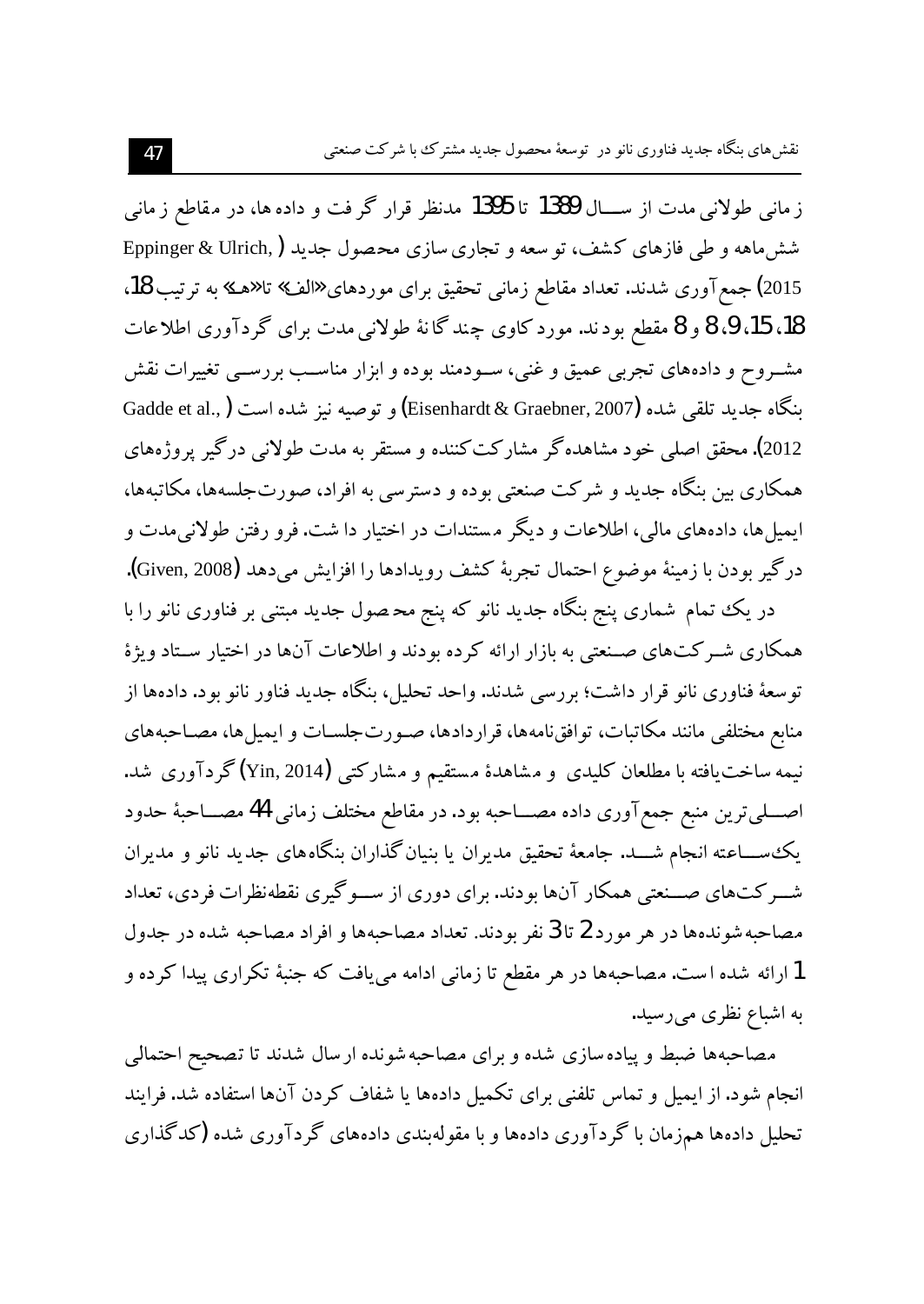اولیه و ثانویه)انجام شـد. بهاین ترتیب که در متون مصـاحبهها و مسـتندات، گفتههای اسـاسـی برجسته و موارد تکراری و انحرافی و نامربوط حذف شدند و سپس با مرور گفتههای ا سا سی برجســته شــده، كدهاي اوليه اســتخراج و از كدهاي اوليهٔ مشــابه، و با برقراري پيوند بين آنها کدهای ثانویه که نشــاندهندهٔ فعالیتها و نقشهای بنگاه جدید در هر مرحله از فرایند توســعهٔ محـصول جديد بودند؛ شنا سايي شدند. در طول تحقيق، جلسات متعدد محققان بهمنظور مرور كدهاي محوري انجام شد. نتايج اين فرايند در جدول 2 و 3 ارائه شده است.

برای اعتبار تحقیق یک گـــروه کانونی چهارنفره از مدیران بنگاههای جدید و شرکتهای صـنعتي، نتايج بهدســتآمده را اصــلاح كردند. با توجه به دســترســي محقق به منابع اطلاعاتي چندگانه، راهبرد مثلثســـازی نیز از طریق گردآوری شــواهد از منابع مختلف، برای مقایســـه با نتایج مصـاحبهها و کاهش ریســک ســوگیریهای بالقوه و مشــکلات تفســیری اســتفاده شــد (Creswell, 2007). برای اطمینان از پایایی پژوهش، گروه تحقیق آموزش های لازم را دیده و 2 تا 3 نفر مصـــاحبهها را انجام میدادند. زمانی که چند مشـــاهدهگر، فرایند گردآوری دادهها را انجام دهند؛ پایایی دادهها ارتقا می یابد. همچنین فرایند تحلیل دادهها و کدگذاری نیز توســط تیم تحقیق در طی جلســات متعدد و با مقایســهٔ کدها و تحلیلها با یکدیگر انجام شــد. مقایســهٔ تحليل دادههاي گروه تحقيق، باعث افزايش ياپايي بهشمار مي رود (Flick, 2014).

### بافتهها

یافتههای تحقیق پیرامون نقش بنگاه جدید در فرایند همکاری با شـــر کت صـــنعتبی در طبی فازهای توسـعهٔ محصـول جدید یافتهها، نشـان دادند که نقش۵های مختلفی بایسـتی توسـط بنگاه جديد در فرايند توسعهٔ محصول جديد ايفا شوند تا محصول مشترك فناوري نانو توسعه يافته و به بازار ارائه شـود. در جدول 1 توصـيف جمعيتشـناختي و فهرسـت و مشـخصـات پنج بنگاه جدید و همکاری آنها ارائه شـده اسـت.در شـروع همکاری در فاز کشـف، بنگاههای جدید تمرکز گستردهای بر مجاب کردن شرکت صنعتی به ورود به حوزهٔ فناوری نانو انجام میدادند. برای مثال بنگاه مورد الف میگفت: «برای ترویج و تشویق شرکت صنعتی بارها در مذاکرات اشاره می کردیم که با فناوری نانو و ارتقای کلاس فیلترها، شرکت صنعتی پیشگام بازار خواهد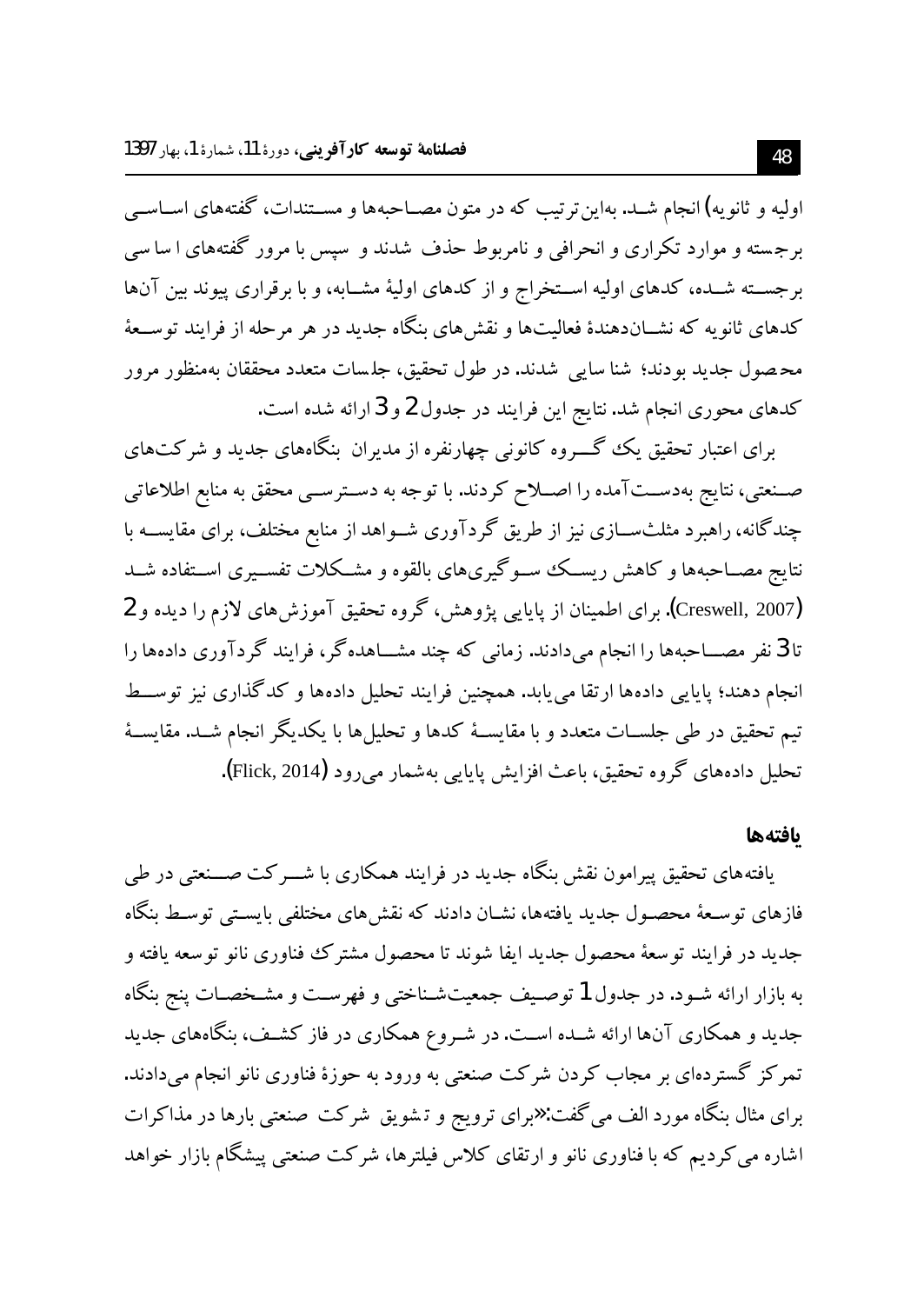شـد». ىنگاه ب نيز تأكيد مى كر د كه «يا اسـتفاده از فناورى نانو، شـر كت صـنعتى مى توانسـت با فناوري بومي، لولههاي فاضـــلاب عايق صـــوتي<sup>1</sup> توليد كند و بخش زيادي از بازار را با هزينهٔ محدود، در اختیار بگیرد». در این فاز نقش بنگاه های جد ید علاوه بر تســـت های اولـیهٔ آزمایشگاهی، ترغیب، تشویق و توصیه اکید به شرکتهای صنعتی برای ورود و سرمایه گذاری در حوزهٔ فناوری نانو بود. بهطور معمول بعد از متقاعد شدن شرکتهای صنعتی، آنها بهسرعت ویژگی های محصول نهایی محصول موردنظر خود را براساس تستها و استانداردهای مشخص ارائه و شـــفاف می کردند. اما نکتهٔ مهم این بود که بنگاه جدید، اگر چه از مبانی لازم دانشـــی برخوردار بود؛ اما بستهٔ دانش فنی کاربردی قابل ارائه به شیرکت صنعتی را در اختیار نداشت. بنگاه جدید می گفت: «ما آمادهٔ ارائهٔ بســتهٔ دانش فنی آماده، به شــر کت صــنعتی نبودیم. چنین دانشــی در کشــور وجود نداشــت و باید با صــبوری هدفمند، انگیزهٔ بالا و تلاش گســتردهٔ ما و شر کت صنعتی ایجاد مے شد».

بنگاه جدید نانو به سرعت بعد از انجام فرایند کشف و در فاز تو سعه، متوجه می شد که نیاز فزایندهای به دانش، تجربه و راهنمایی شرکت صنعتی برای د ستیابی به دانش موردنظر دارند و بدون آن، به نتیجه نمی ر سند. از این رو بنگاه جدید با همکاری شرکت صنعتی و طبق سفارش آنها، تلاش می کرد یژوهش های هدفمند برای دســـتیابی به دانش فنی نانو موردنظر شـــرکت صـــنعتي را دنبال كند. براي مثال بنگاه الف بعد از شـــروع همكاري متوجه شـــد كه در حوزهٔ فيلتراســيون نيازمند اطلاعات و تجارب گســتردهٔ صــنعتبی و تســتها و آزمايش های مختلف فناورانه اســـت. وي مي گفت: «دانش فناوري نانوي ما در حوزهٔ افزودني هاي نانو براي افزايش استحکام پلیمرهای صنعت خودرو بود و لازم بود پژوهشهای ما بر صنعت پلیمرهای لولهسازی تمرکز پابد». مورد ب نیز اگر چه بنگاه جدید دانش نانو مواد را در اختیار داشـــت؛ اما حوزهٔ صنعتی لولههای عایق صوتی را نمی شناخت و وارد تعاملات گسترده با شرکت صنعتی شد تا پژوهش های موردنظر آنها با شــرایط صــنعت آنها انجام شــود. مورد د و هـــــــ نیز همکاری گسـتردهاي با بخش۵هاي مختلف شـرکت صـنعتي ايجاد کرده و تجارب و قابليتهاي آنها در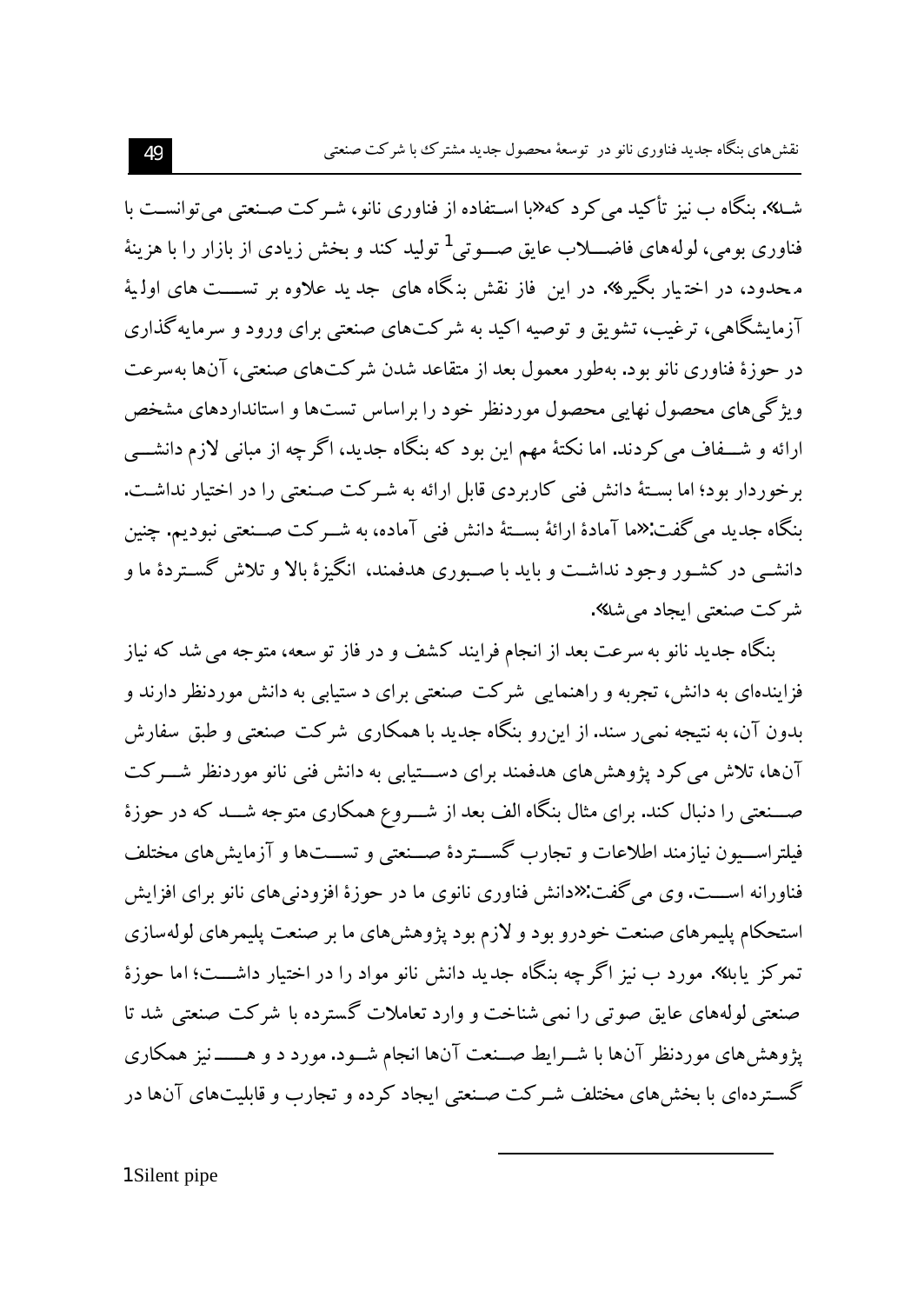انجام یژوهش ها طبق نظر شــرکت صــنعتی را پیگیری کردند. بنگاههای جدید نانو تصــوری از کاربرد نانو داشـــتند اما انجام یژوهشها طبق نیاز شـــرکت صـــنعتی و شـــکل گیری دانش فنی موردنیاز بهســـادگی انـجام پذیر نبود و مراحل، جزییات و راهکارهای دســـتیابی به نتایج نیز مشخص نبود (Nikulainen, 2010) و با حدس و خطاهای مختلف به پیش می رفت. خلاصهای از نقل قولها و کدهای اولیه در جدول 2 و کدهای ثانویه استخراج شده در جدول 3 ارائه شدهاند.

| ىنگاە | حوزه<br>صنعتی  جدید | تحصلات<br>مؤسسان                           | ا سوال<br>مؤسسان     | تعداد مصاحبهها (افراد<br>مصاحبهشده)                                                            | هدف همكاري                                                          | نتيجة همكاري                                                           |
|-------|---------------------|--------------------------------------------|----------------------|------------------------------------------------------------------------------------------------|---------------------------------------------------------------------|------------------------------------------------------------------------|
|       | فيلتراسيون الف      | 1دکتری و 2<br>كارشناسي ارشد                | حدود 30              | 14 (4، 3، 4 و 3 مصاحبه با<br>مدير عامل بنگاه جديد، بنيان گذار<br>و فناور آن، مدیر شرکت صنعتبی) | ارتقا كلاس فيلتر از 6به 9<br>با دستگاه صنعتی<br>الكترواسپينينگ      | ساخت دستگاه صنعتی<br>يوشش دهي الكتروريسي نانو<br>فايبر بر روى فيلتر    |
| ب     | پليمر               | 1 کارشناسی<br>ارشد و 1<br>د کتر ی          | 23 ساله و 50<br>ساله | 7 (4 و 3 مصاحبه با مدير عامل<br>بنگاه جدید و مدیر فنبی شرکت<br>صنعتی)                          | افزايش استحكام مكانيكي<br>لوله عايق صوتي با<br>نانوافزودنبي         | ساخت مستربچ نانویبی تولید<br>لولههاي عايق صوتبي                        |
| ج     | روغن                | دانشجوى<br>کارشناسی                        | حدود 25              | 8 (5 و 3 مصاحبه با مدير عامل<br>بنگاه جدید و مدیر بازرگانبی<br>شرکت صنعتی)                     | ارتقا كيفيت روغن با توليد<br>ذرات نانو الماس                        | توليد روغن خودرو با پايدارى<br>بالا با افزودني نانو ذرات الماس         |
| د     | بر ق                | 1 دکتری، 2<br>کارشناسی ارشد<br>و 1کارشناسی | حدود 30              | 9 (4، 3 و 2 مصاحبه با مدّ پر عامل<br>بنگاه جدید، مدیر پروژه و مدیر<br>شركت صنعتي)              | لایه نشانبی پره توربین گازی<br>مقاوم اكسيداسيون دماي<br>بالا و سايش | پرەھای توربین&ای گازی مقاوم<br>در برابر سایش و اکسیداسیون<br>دمای بالا |
|       | آب                  | 1 دکتری و 1<br>كارشناسى                    | حدود 25              | 6 (3، 2و 1 مصاحبه با بنيان گذار<br>بنگاه جدید، مدیر عامل و مدیر<br>اجرایی شرکت صنعتی)          | جداسازی آرسنیک از آب<br>با فناوری نانوکاویتاسیون                    | ساخت دستگاه تسو به<br>آرسنیک زدایی از آب                               |

جدول 1. توصيف جمعيتشناختي بنگاههاي جديد فناوري نانو و شركتهاي صنعتي

با اطمینانهای اولیه از موفقیت بالقوهٔ فناوری نانو در یا سخ گویی به مسائل شرکت صنعتی، ارتباطات نزدیک تر می شد. تعاملات روزافزون باعث ایجاد فرضای منا سب همکاری، شناخت دقیقتر، کاهش دغدغهها و جریان دانستی طرفین شده و یکپارچگی طرفین همکاری گسترش یافته و وابســــتگی به یکدیگر بیشـــتر شـــد. با توجه به ماهیت فناوری نانو و پیچیدگی های آن (Pandza & Holt, 2007)، موضوعات غیرقابل پیش بینی هم بهوجود می آمد و می بایست متناسب با آنها راهکارهایی برای حل وفصــل موضــوعات به همراه روال&ای منطقی مناســبی پیش بینی می شــد. در فاز توســعهٔ پیچیدگی پروژه افزایش یافته و بخشــی از فرایند مهندســی و طراحی با جزئيات آنها شــروع ميشــد (Eppinger & Ulrich, 2015). يك نقش مهم بنگاه جديد ايجاد اعتماد شـر كت صـنعتبي به آنها بود. شـر كت صـنعتبي همكاري الف مي گفت: «تسـتها نتايج موردنظر ما را تایید می کرد و اگر چه نیاز به تستهای متعدد دیگر بود اما نتایج قابل قبول، باعث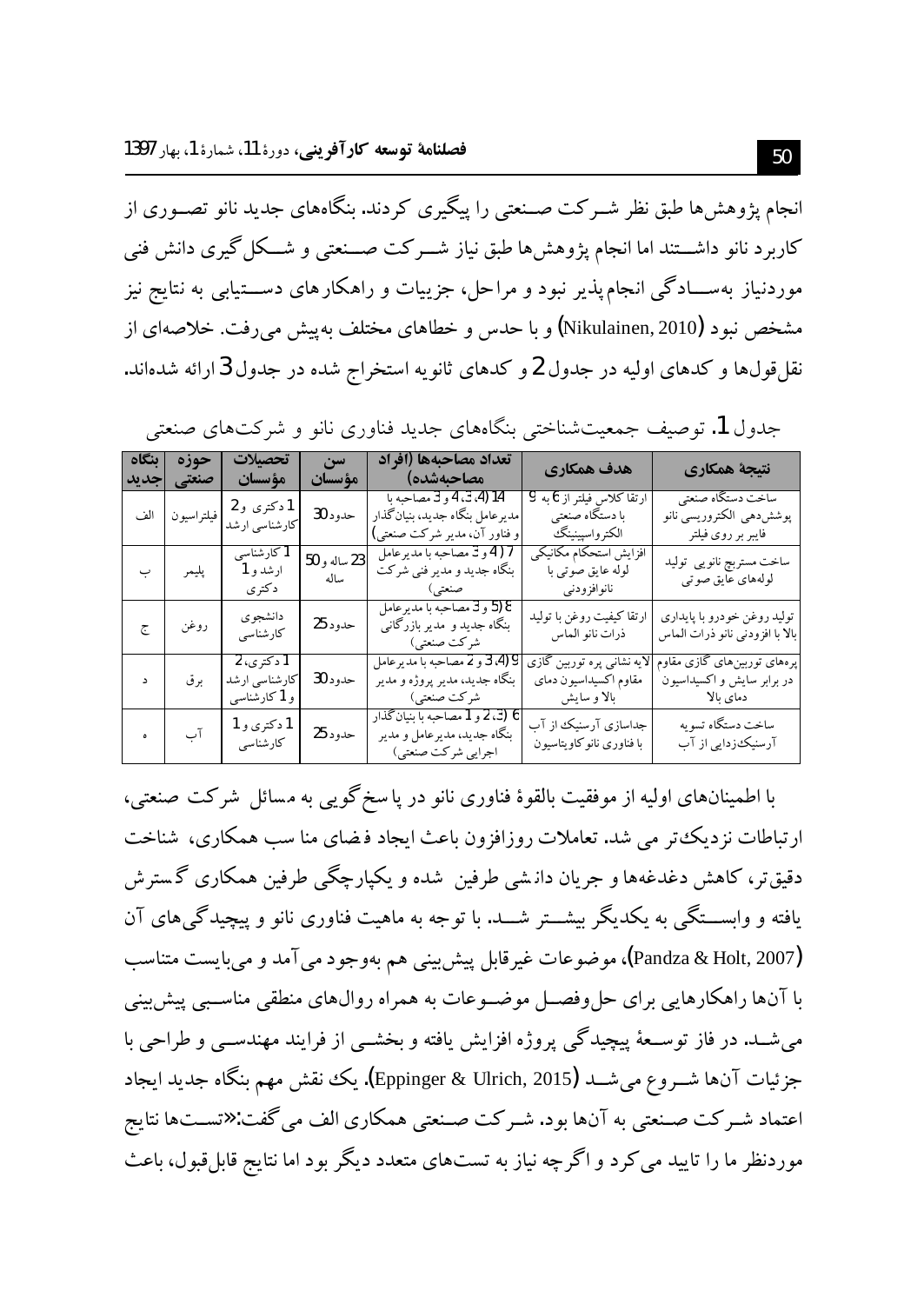افزایش اعتماد ما به بنگاه جدید شــده بود. پیادهســازی آنچه بنگاه جدید می گفت؛ در عمل با پیچیدگی های مختلفی همراه بود اما اجرایی بودن آن تقریباً برای ما مســـجل شـــده بود». بنگاه جدید همکاری الف نیز تأکید می کرد که «همهٔ تلاش ما ارائهٔ دانش فنی با قابلیت اجرا در شـرکت صـنعتي بود. البته طراحي تفصـيلي، وقت و انرژي گسـتردهاي مي طلبيد و زمان و هزينهٔ زیادی را نیز لازم داشـــت». بنگاه جدید ج معتقد بود: «رتقای نمو نه از آزمایشــگاهی به نیمهصنعتی پیچیدگی های خاص خود را داشت و ما تجربهٔ لازم را نداشتیم. البته شرکت صنعتی مشــکلات ما را درک و راهنمایی خوبی برای رفع آنها پیشــنهاد می کرد. آنها می دانســـتند اشکالات ما تا حدودی طبیعی است»! تبادل دانش، تفویض اختیارات و ارائهٔ منابع و قابلیتهای لازم شـرکت صـنعتي به بنگاه جديد، باعث شـد بنگاه جديد بتواند بهمرور زمان از نقش اوليه و کلی «توصیه کنندهٔ فناوری»، با «انجام سـفارش پژوهش های مبتنی بر نیاز شـرکت صـنعتی» و با «ایجاد اعتماد در شرکت صنعتی» به یک «ارائهدهندهٔ دانش فنی» تبدیل شود. در این زمان نوبت به فاز تجاری ســازی و شـــروع ورود به بازار بود. بنگاه جدید دیگر توانمندی لازم و کافی را کسب کرده بود تا بتواند راهکار خود را به صورت عملیاتی به شرکت صنعتی ارائه دهد. به علت شـــفافیت ابعاد فناوری، ابهام یا پیچیدگی حل'شــــدهای در موضــــوعات فناوری وجود نداشــت. اما نکته این بود که برای تولید مواد نانویی یا تجهیزات مرتبط، مجموعهای صــنعتی وجود نداشت که بتواند اقلام موردنیاز را با توجه به ویژگیهای مورد درخواست، تولید کند. برای مثال شرکت صنعتی همکار بنگاه «ب» نیازمند به نانو مواد آمیختهٔ پلیمری با ویژگی های مشـــخص نانویی بود. از این٫رو خود بنگاه جدید بهدنبال طراحی خط تولید مســـتربچ نانوی کلی<sup>1</sup> رفت. بنگاه جدید موقعیت مناسبی در زنجیرهٔ تأمین شرکت صنعتی برای خودش ایجاد کرده بود و فقط او می توانست این بخش زنجیرهٔ موردنیاز شـرکت صـنعتی را تأمین کند. در این فاز نقش بنگاه جدید به یک تأمین کنندهٔ کلیدی زنجیرهٔ تأمین شرکت صنعتی تبدیل شده بو د.

1 Nano clay master batch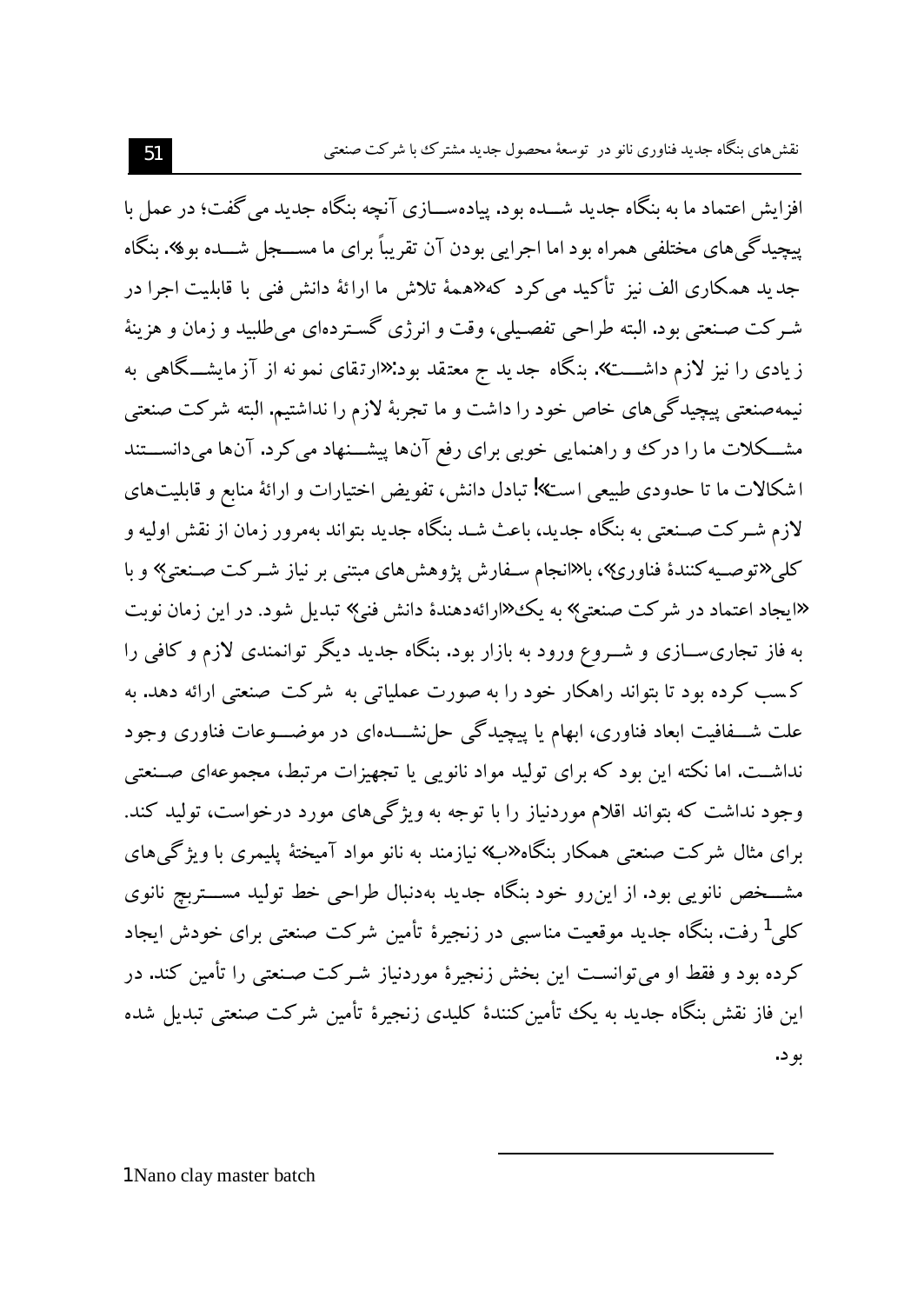جدول 2. کدهای اولیهٔ نقش بنگاه جدید طی سه فاز کشف، توسعه و تجاریسازی

| فاز كشف                                                                                                                                                                                                                                                         |                                                                                                                          | فاز تجاریسازی                                                      |
|-----------------------------------------------------------------------------------------------------------------------------------------------------------------------------------------------------------------------------------------------------------------|--------------------------------------------------------------------------------------------------------------------------|--------------------------------------------------------------------|
| طراحی تولیـد و تغییرات نهـایی (شـــرکـت  انجام پژوهش۱ه طبق درخواســـت۱های شـــرکت اشـــرکت صـــنعتی ابهام زیادی در چگونگی کاربســـت                                                                                                                             |                                                                                                                          |                                                                    |
| صــنعتی: نقش ما در این فاز بهشــدت افزایش  صـــنعتی (بنگاه جدید: دانش فناوری نانو ما در  فناوری نانو داشته و نگران کارایی نانو در حوزهٔ خود بود                                                                                                                 |                                                                                                                          |                                                                    |
| یافته بود. اکثر موارد اجرایی تولید بایستی در  حوزهٔ افزودنی۵های نانو برای افزایش اســـتحکام (شرکت صنعتی: فناوری پیشرفته نانو چگونه می تواند در                                                                                                                  |                                                                                                                          |                                                                    |
| شـرکت فراهم میشـد. بنگاه جدید: شـرکت   پلمیمرهـای صـــنعـت خودرو بود و لازم بود سطح پایین فناوری ما؛ تأثیر داشته باشد؟ بنگاه نانو: نتایج                                                                                                                        |                                                                                                                          |                                                                    |
| بایســتي تغییراتي را انجام و بر اســاس مدل اپژوهش۱ها بر صنعت پليمرهاي لوله سازي تمركز  تســت\عاي اوليه تأثير خوبي در شــركت صــنعتي ايجاد                                                                                                                       |                                                                                                                          |                                                                    |
| امر کے دند.)                                                                                                                                                                                                                                                    |                                                                                                                          | جديد توليد مي كرد).                                                |
| تأمین اقلام فناورانه موردنیاز (شرکت صنعتی: <mark>م</mark> وفقیتآمیز بودن نتایج تستها (شرکت صنعتی: <mark>بنگاه جدید تلاش گسستردهای برای ارائه منافع و مزایای</mark>                                                                                              |                                                                                                                          |                                                                    |
| ما نیازمند نانومسـتربچ بودیم و شــرکتبی برای <mark>ا</mark> نمست6ا نتایج موردنظر ما را تایید میکرد اما نیاز افنـاوری نــانو و تقویـت روحیـهٔ نوآوری و گــارآفرینی                                                                                               |                                                                                                                          |                                                                    |
| تولید آن در کشـــور وجود نداشـــت. کمک <mark>به توســـعهٔ آن۱ها و انجام تســـت۱های متعدد دیگر </mark> شـــرکت صـــنعتی انجام میداد (بنگاه جدید: تلفنی،                                                                                                          |                                                                                                                          |                                                                    |
| کردیم تا توان تولید در بنگاه جدید ایجاد ابود. بنگاه جدید: تســـت ها نتایج قا بلءقولی  ایمیلی، حضــوری و شــبکههای اجتماعی مانند تلگرام،                                                                                                                         |                                                                                                                          |                                                                    |
| دائم آنها را در جریان پیشرفتهای مرتبط با نانو و نتایج                                                                                                                                                                                                           |                                                                                                                          | شــود. بنگاه جدید: ما توان تولید نداشــتیم اما داشتند).            |
|                                                                                                                                                                                                                                                                 | اکنون نیـاز بــه تولیــد انبوه مواد نــانویـی ٰبود  شـــکل گیری دانش فنی مبتنی بر نیاز شـــر کِت  تسِتْها قرار می‹ددیم). |                                                                    |
| درحالی که تولیدکنندهای وجود نداشـت و ما  صنعتی (شرکت صنعتی: پیاده سازی آنچه بنگاه  بنگاه جدید مجبور بود تا با ارائه انواع تست\$ا و مستندات                                                                                                                      |                                                                                                                          |                                                                    |
| مجبور به فراهم کردن توان تولید شدیم). <mark>می گفت؛ در عمـل بـا پیچیدگی هـای مختلفی </mark> مختلف و نمونهٔ فعالیت،ای مشابه در دیگر  شرکت،ای                                                                                                                     |                                                                                                                          |                                                                    |
| آزمون کیفیت تولید اولیه و درگیر شـــدن همراه بود اما اجرایی بودن آن برای ما مســـجل صنعتی در کـشورهای پیـشرفته، ضمن ارتقای دانش نانو                                                                                                                            |                                                                                                                          |                                                                    |
| متخصـــصـــان بنگاه جدید در تولید (بنگاه شـــده بود.بنگاه جدید:همهٔ تلاش ما ارائهٔ دانش <mark>مدیران شــرکت صــنعتی، انگیزهٔ لازم پیش</mark> ـگامی بازار را                                                                                                     |                                                                                                                          |                                                                    |
|                                                                                                                                                                                                                                                                 | جدید: ما در حال تبدیل به یک تولیدکننده <mark>فنی با قابلیت اجرا در شرکت صنعتی بود).        ایجاد کند.</mark>             |                                                                    |
| شـده بودیم و بایســتی با شــاخص۵ای کیفی  طراحی تفصـیلی و مهندسـی محصـول (شـرکت انگرانی شـرکت صـنعتی در مورد کارایی نیروی انسـانی                                                                                                                                |                                                                                                                          |                                                                    |
| 'ساخت و طراحي، محصول انبوه نانويي خود  صنعتي: طراحي تفصـيلي و مهندسـي محصـول  خود در ا ستفاده از فناوري نانو (شركت صنعتي: نيروي                                                                                                                                 |                                                                                                                          |                                                                    |
| ارا بـه زنجیرهٔ تـأمین شـــرکــت صـــنعتبی توســط بنگاه جدید با همکاری ما بهخوبی پیش انسانی ما که گاهی در انجام امور صنعتی معمولی، دچار                                                                                                                         |                                                                                                                          |                                                                    |
| می رفت. بنگاه جدید: ارائهٔ وجوه مختلف نانو در اسسستی و ناتوانی هسـتند؛ چگونه می توانند وارد فناوری                                                                                                                                                              |                                                                                                                          | امي رسانديم).                                                      |
|                                                                                                                                                                                                                                                                 | ارائهٔ خدمات مشاوره (شرکت صنعتی: بعد از  طراحی تفصـــیلی وقـت و انرژی گســـتردهای  نانو شوند؟)؛                          |                                                                    |
| انجام موفقیتآمیز تولید صــنعتبی محصـــول می،طلبید و ز مان و هزینهٔ ز یادی را نیز طلب رفع نگرانی شــرکت صــنعتبی در مورد اثرهای ناشــناختهٔ                                                                                                                      |                                                                                                                          |                                                                    |
| مواد نانویی پر خط تولید (شــرکت صـــنعتی: اگر مواد                                                                                                                                                                                                              |                                                                                                                          | نانویی ما متوجه شــــدیم که بنگاه توان بالایی <mark>میکرد).</mark> |
| در ارائهٔ خدمات مشاوره در دیگر چالش۵های آتولید نمونهٔ نیمهصـنعتی (شــرکت صـنعتی: جند نانویی آثار ناشناختهای بر خط تولید داشته باشند و باعث                                                                                                                      |                                                                                                                          |                                                                    |
| انمونهٔ نیمهصــنعتی در شـــرابط ناپایدار تولید با ااز بین رفتن یا فر سودگی آن شوند؛ چه کسی یا سخگو                                                                                                                                                              |                                                                                                                          | ما دارد).                                                          |
|                                                                                                                                                                                                                                                                 | ارائـهٔ راهکـارهـای متنوع (بنگـاه جـدیـد: محدودیت تجهیزاتِ تولید شــد که نتایج خوبی است؟)؛                               |                                                                    |
| نقطهنظرات ً ما در ه مه حوزه های مرتبط و ارا نشـــان میداد. بنگاه جدید: ارتقای نمونه از ایجاد اعتماد به فناوری بنگاه جدید برای ارائهٔ دانش فنی                                                                                                                   |                                                                                                                          |                                                                    |
| حتی گاهی حوزههای نامرتبط جویا بودند). [آزمایشــگاهی به نیمهصــنعتی، پیچیدگی۵های به شـــرکت (شـــرکت صــنعتی: یک مجموعهٔ جوان با<br>تعریف همکاری جد ید برای حل چالش خاص خود را داشت و ما تجربهٔ لازم را نداشتیم). ادعاهای بزرگ را بهسـختی می[توان راســـت آزمایی |                                                                                                                          |                                                                    |
|                                                                                                                                                                                                                                                                 |                                                                                                                          | دیگری از شرکت صنعتی.                                               |
| طراحی مفهومی اولیه و تســتهای آزمایشــگاهی (بنگاه                                                                                                                                                                                                               |                                                                                                                          |                                                                    |
| جديد: ما آمادهٔ ارائهٔ بستهٔ دانش فنی آماده، نبودیم. چنین                                                                                                                                                                                                       |                                                                                                                          |                                                                    |
| دانشی وجود ندا شت و باید با صبوری هدفمند، انگیزهٔ                                                                                                                                                                                                               |                                                                                                                          |                                                                    |
| بالا و تلاش گستردهٔ ما و شرکت صنعتی ایجاد می شد). [                                                                                                                                                                                                             |                                                                                                                          |                                                                    |

توسعهٔ محصول جدید مشترک

جدول 3. کدهای ثانویه نقش بنگاه جدید طی سه فاز کشف، توسعه و تجاریسازی توسعهٔ

| كد اوليه | نقش در فاز تجاريسازي              | کد اولمه | نقش در فاز توسعه         | کد اولمه    | نقش در فاز کشف             |
|----------|-----------------------------------|----------|--------------------------|-------------|----------------------------|
| 3.2.1    | ارائهٔ بخشی از زنجیرهٔ تأمین شرکت | 2.1      | انجام پژوهشهای<br>سفارشي | 6.5.4.3.2   | توصيه كنندة فناوري         |
| 5.4      | مشاوره                            | 5.4.3.2  | ارائهٔ دانش فنی          | 7.5.4.3.2.1 | برانگیزانندهٔ شرکت         |
|          | ايجاد همكاري جديد                 | 4.3.2    | ایجاد اعتماد در شرکت     | 7.3.2.1     | انجام تستهای<br>آزمایشگاهی |

محصول جديد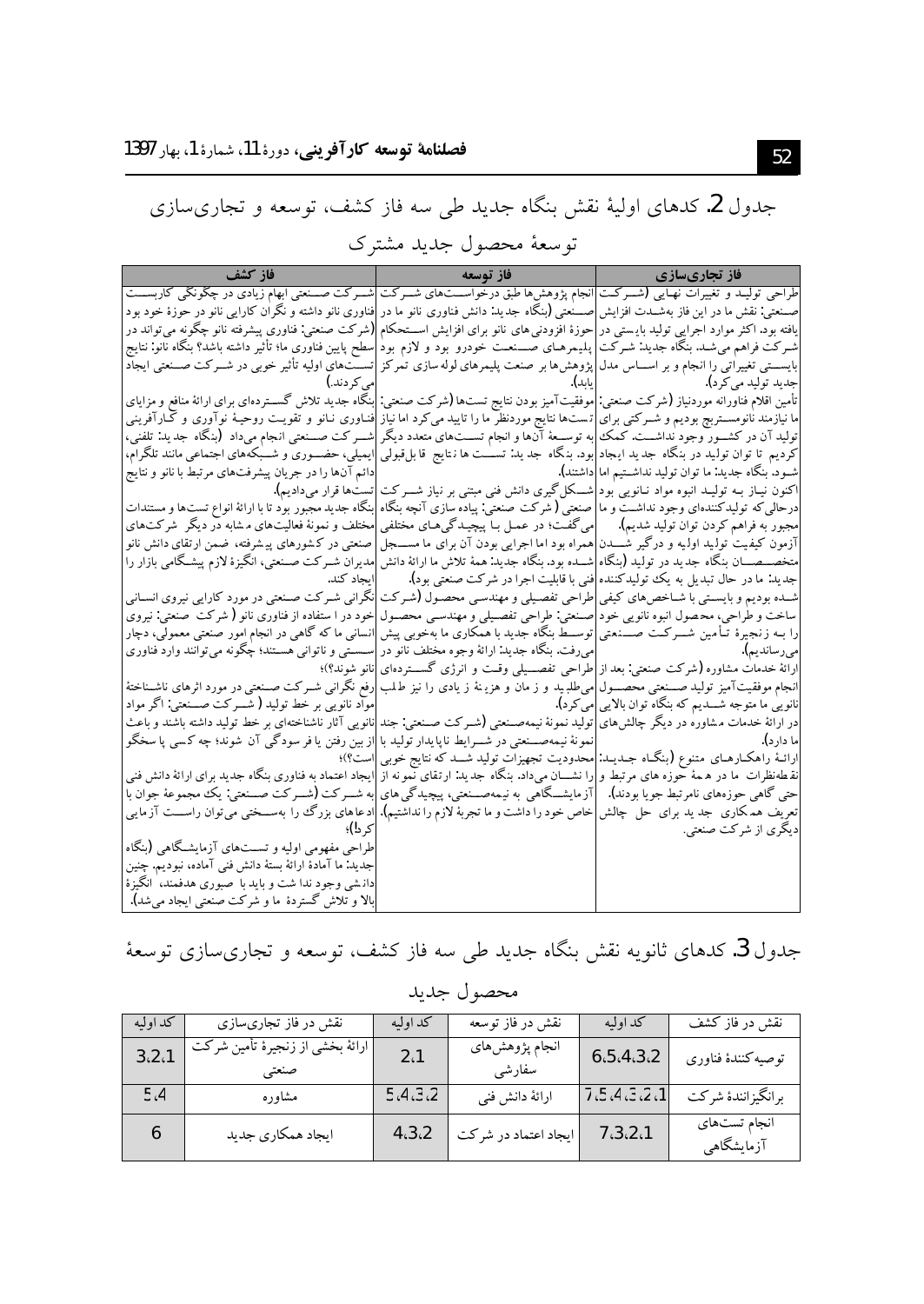همهٔ همکاریهای مطالعه شـده در این پژوهش جز مورد «ج» موفق بوده و هماکنون (تیرماه سال 1397) محصول مشترک آنها، بخش بزرگی از بازارهای کشور را در اختیار دارد (مانند محصـول مشـترک همکاری الف، ب، د و ه). برخی موفق شـدهاند در بازارهای صـادراتی نیز توفیقات گستردهای کسب کنند (مانند مورد ب) و برخی دیگر توانستهاند به کشورهای پیشرفته مانند کرهجنوبی محصول خود را صادر کنند یا انتقال فناوری داده تا تولید مشترک با شرکت کرهای ارائه کنند (مانند مورد الف). همچنین همهٔ شـــر کت۱ای صـــنعتی و بنگاههای جدید همکار آنها در همکاریهای مطالعه شـــده (جز مورد ج) توانســـتهاند جوایز مختلفی از جمله بر ترین فناوری، بر ترین همکاری، بر ترین انتقال فناوری به شـر کت خارجی را در جشـنوارههای مختلف فناوري نانو در كشور كسب كنند (ستاد ويژهٔ تو سعهٔ فناوري نانو، 1395). فقط بنگاه جدید «ج» بود که بعد از نقش «تأمین کنندهٔ مواد موردنیاز شـرکت صـنعتی» تلاش کرد بهجای پايداري در زنجيرهٔ تأمين شركت صنعتي، خود اقدام به توليد انبوه روغن با افزودني نانو كرده و به بازار ارائه کند. بنگاه جدید تلاش کرد نقش شـــرکت صـــنعتی را ایفا کند. وی همکاری با شـرکت صـنعتی را یکءطرفه رها کرد و به جذب سـرمایه از دوسـتان و فامیل پرداخته و ضـمن تولید محصـول نهایی، وارد بازار شـــد. اما علیرغم موفقیت در تولید روغن با افزودنی نانو، نتوانست بازار را در اختیار بگیرد و در مدت کوتاهی ور شکست شد و مدیران آن باگذ شت چند سـال، همچنان درگیر تصـمیمهای به قول خودشـان اشـتباه آن روزها هسـتند. در شـكل 1 نقش های مختلف بنگاه جدید در مراحل مختلف توسعهٔ محصول جدید ارائه شده است.

## بحث و نتيجه گيري

در این تحقیق از منظر تکاملی به تغییرات نقش بنگاه جدید فناوری نانو در همکاری با شرکت صنعتی طی تو سعهٔ محصول جدید پرداخته شده و تلاش گردید چگونگی نقش ىنگاه جدبد در شکا گیری و توسـعهٔ همکاری با شـرکت صـنعتبی بهمنظور توسـعهٔ محصـول جدید، واکاوی شـــده و نقش بنگاه جدید به تفکیک در هر کدام از فازهای توســـعهٔ محصـــول جدید شنا سایبی شود. نتایج تحقیق نشان میدهد نقش بنگاه جدید در ابتدای همکاری و فاز کشف، بک «تو صبه کنندهٔ فناوري» و «بر انگیز انندهٔ شرکت صنعتی» (Aarikka-Stenroos et al., 2014) و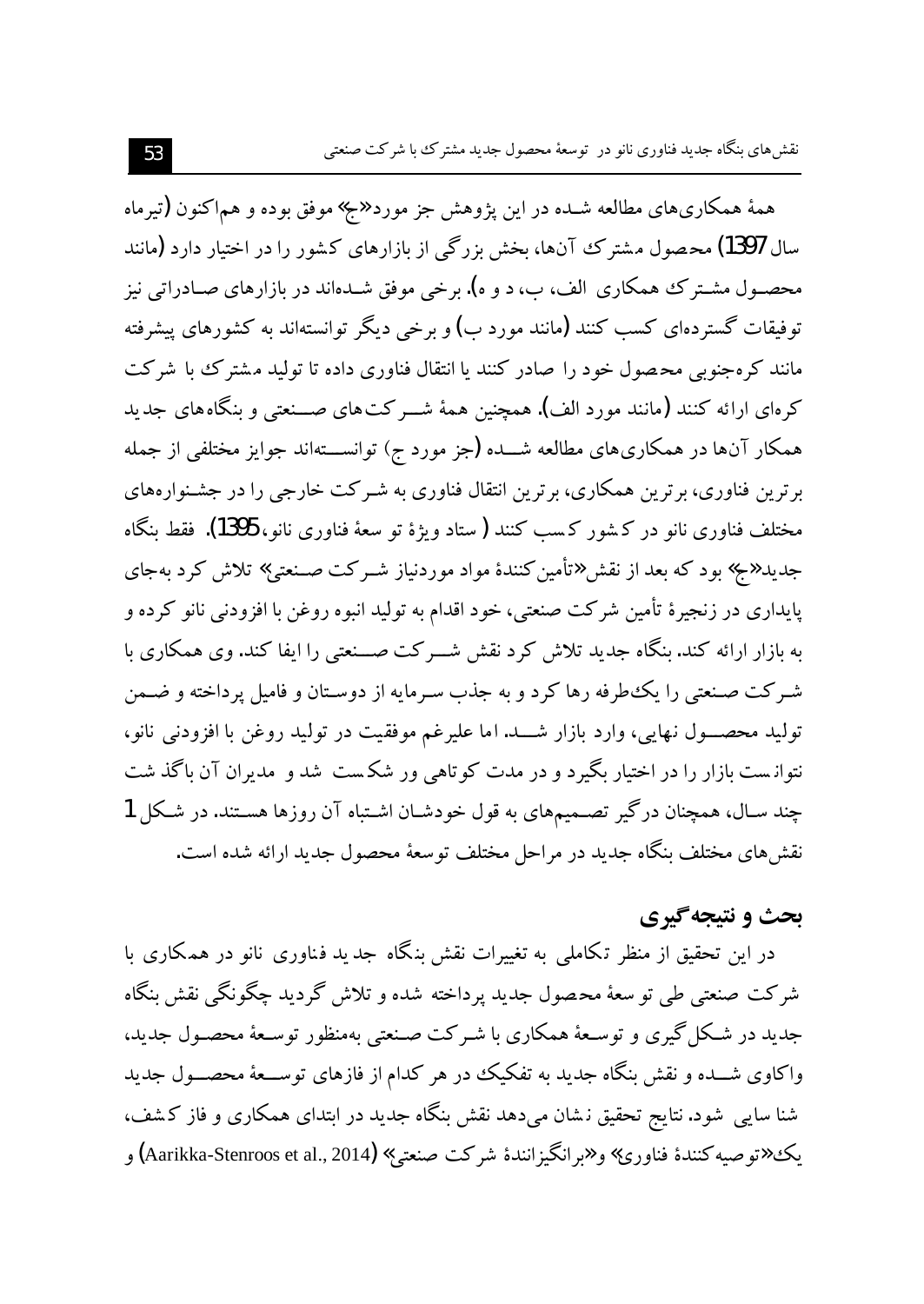«انجام یژوهش های آزمایشگاهی» بوده است. در فاز تو سعه، نقش بنگاه جدید «انجام سفار شی يژوهش هاي مبتني بر نياز شركت صنعتي»، «ايجاد اعتماد» و «ارائهدهندهٔ دانش فني» ( Genet et al., 2012) خواهد شد. بعد از موفقیت در این مرحله، بهطور معمول بنگاه جدید جایگاه مناسبی در زنجیرهٔ تأمین شــرکت صــنعتبی پیدا کرده و نقش کلیدی وی «تأمین کنندهٔ بخشــی از زنجیرهٔ تأمین» شرکت صنعتی می شود. در این مرحله با توجه به اعتماد گستردهٔ ایجاد شده بین بنگاه جدید و شــــرکت صــــنعتبی و تجربهٔ موفق قبلی، بنگاه جدید در نقش مشــــاوری امین در حوزهٔ فناوری یا حتبی حوزههای فراتر از آن، تبدیل می شــود. در برخی موارد نیز همکاریهای جدید دیگری شـــروع شـــده و دوباره نقش های مختلف بنگاه جدید ایفا می شـــود. تکامل نقش بنگاه جدید از توصـیه به فناوری تا ارائهٔ دانش فنی و سـیس تولید مواد نانویی و ارائهٔ مشـاوره، نشـان مبي دهد بنگاههاي جديد نانو در فرايند همكاري بهمنظور توسعهٔ محصول جديد، بهمرور زمان به یک واحد تولیدی تبدیل می شــوند. شــرابط کشــور و گردش مالی بالای تولید بهنســبت فعالیتهای دانشی، باعث می شود بنگاههای جدید تمرکز بیشتری بر تولید کرده و از نقش های دانشی خود کمتر در ادامه بهر همند شوند.

همانطور که دیده می شود از نقش های مختلفی که این مطالعه برای بنگاه جدید ارائه کر ده و شامل توصیه کنندهٔ فناوری، برانگیزانندهٔ شرکت صنعتی، انجام تستهای آزمایشگاهی، انجام یژوهش های سفار شی، ارائهٔ دانش فنی، ایجاد اعتماد در شرکت صنعتی، ارائهٔ بخشی از زنجیرهٔ تأمین شرکت صنعتی، مشاوره و ایجاد همکاری جدید است؛ یخشی از آنها مانند توصیه کنندهٔ فناوري، بر انگيز انندهٔ شـــر كت صـــنعتي (Aarikka-Stenroos et al., 2014)، انجام تســـت هاي آزمایشگاهی، انجام پژوهشهای سـفارشــی، ارائهٔ دانش فنبی Mowery, 2011; Genet et al., **)** 2012)، ایجاد اعتماد در شرکت صنعتی (Palmatier et al., 2007) در ادبیات موجود ا شاره شده و بخشی از آنها مانند تأمین زنجیرهٔ ارزش شرکت صنعتی (که بنگاه جدید به نقش تولیدکننده درآمده و منابع لازم را فراهم کرده و اقدام به تولید و تأمین بخشــی از زنجیرهٔ شــرکت صــنعتی می کند) یا مشاورهٔ فناوری پیشرفته کمتر اشاره شده است.

یکپارچگی و وابسـتگی حداکثری، شـفافیت ابعاد فناورى و فراهم٬سازى موارد مختلف مورد نیاز، شـــرایط تولید محصــــول جدید را فراهم می کند. نقش بنگاه جدید تأمین مواد، خدمات یا تجهیزات فناورانه نانویی، ارائهٔ مشاوره به شرکت صنعتی و در برخی موارد شـروع همكاري جديد براي رفع يك چالش دیگر شرکت صنعتی است.<br>دیگر شرکت صنعتی است.

تعامل تنگاتنگ و مداوم، تبادل گستردهٔ منابع و قابليت ها و دانش، با انعطاف لازم طرفين در ســـاختارها و راهبردها و مدیریت تنش۵ا، با عث ادا مهٔ موفقیت آمیز همکّاری در ّفاز توســــــــــــهه مى شـــــــود. نقش بنگاه جد يد انـجام ســفارشـــی پژوهش،ای مورد نیاز شـــرکتْ صنعتي، ارائهدهندهٔ دانش فني و ايجاد اعتماد در شرکت صنعتی است.

در ابتـدای همکـاری نقش بنگـاه جـدیـد تو صیه کننده و ترغیب کنندهٔ شرکت صنعتی به ورود به حوزهٔ فناوری نانو و ارائهٔ مستندات بود تا انگیزهٔ لازم در شــرکت صــنعتی ایجاد شـــود. انـجام تســــت های آز مایشـــگاهی و پژوهش های اولیهٔ بنگاه جد ید، ضــــرورت مورد نیاز برای ارائهٔ مســـتندات مورد نیاز به شرکت صنعتبی بود.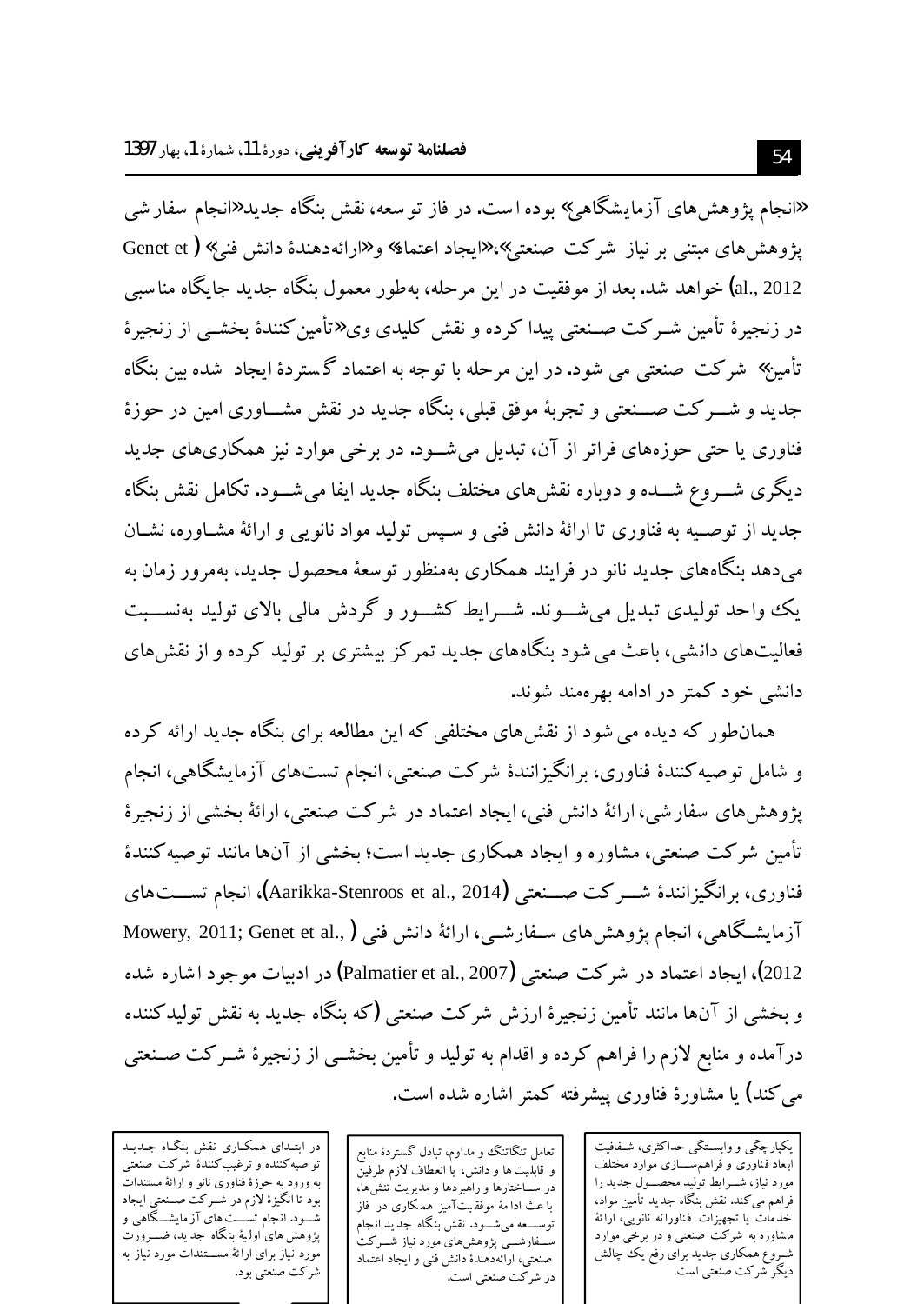شکل 1. نقش های بنگاه جدید فناوری نانو در توسعهٔ محصول جدید مشترک با شرکت صنعتبى

تجربهٔ بنگاه جدید ج هم یادآور این نکتهٔ کلیدی تمرکز بر مزیتهای اصلی است. این مقاله به بنگاههای جدید فناوری نانو توصیه می کند نقش خود در هر مرحله از فرایند توسعهٔ محصول جدید را مدنظر قرار دهند تا بتوانند به نحو مناسبی مبتنی بر مزیتهای محوری خود، بهینهٔ منافع پایدار را کسب کنند. بنگاههای جدید فناوری نانو بهتر ا ست در شروع همکاری، تمرکز خود را بر شناخت حوزهٔ صنعتی مربوطه، ارائهٔ نمونهها و بر انگیزش انگیزههای شرکت صنعتی برای همکاری متمرکز کرده و سـعی کنند مبتنی بر نیاز عملیاتی شـرکت صـنعتی، کوتاهترین مسـیر توســـعهٔ فناوری با حداقل منابع موردنیاز را پیشـــنهاد کنند. در این مســـیر اســـتفاده از منابع و قابليتهاي شــركت صــنعتبي بهويژه تجربهٔ عميق آنها در شــناخت اســتانداردها، آزمونها و روالها بسیار اهمیت دارد. تمرکز اصلی بنگاه جدید در این مرحله باید شفافسازی ابعاد دانش فنی موردنیاز شـرکت صـنعتی باشـد. در میانهٔ همکاری، بنگاههای جدید فناوری نانو بهتر ا ست تمرکز خود را بر حداکثر کردن ارتباط و تعامل انســـانی بهمنظور اســـتفادهٔ بهینه از منابع و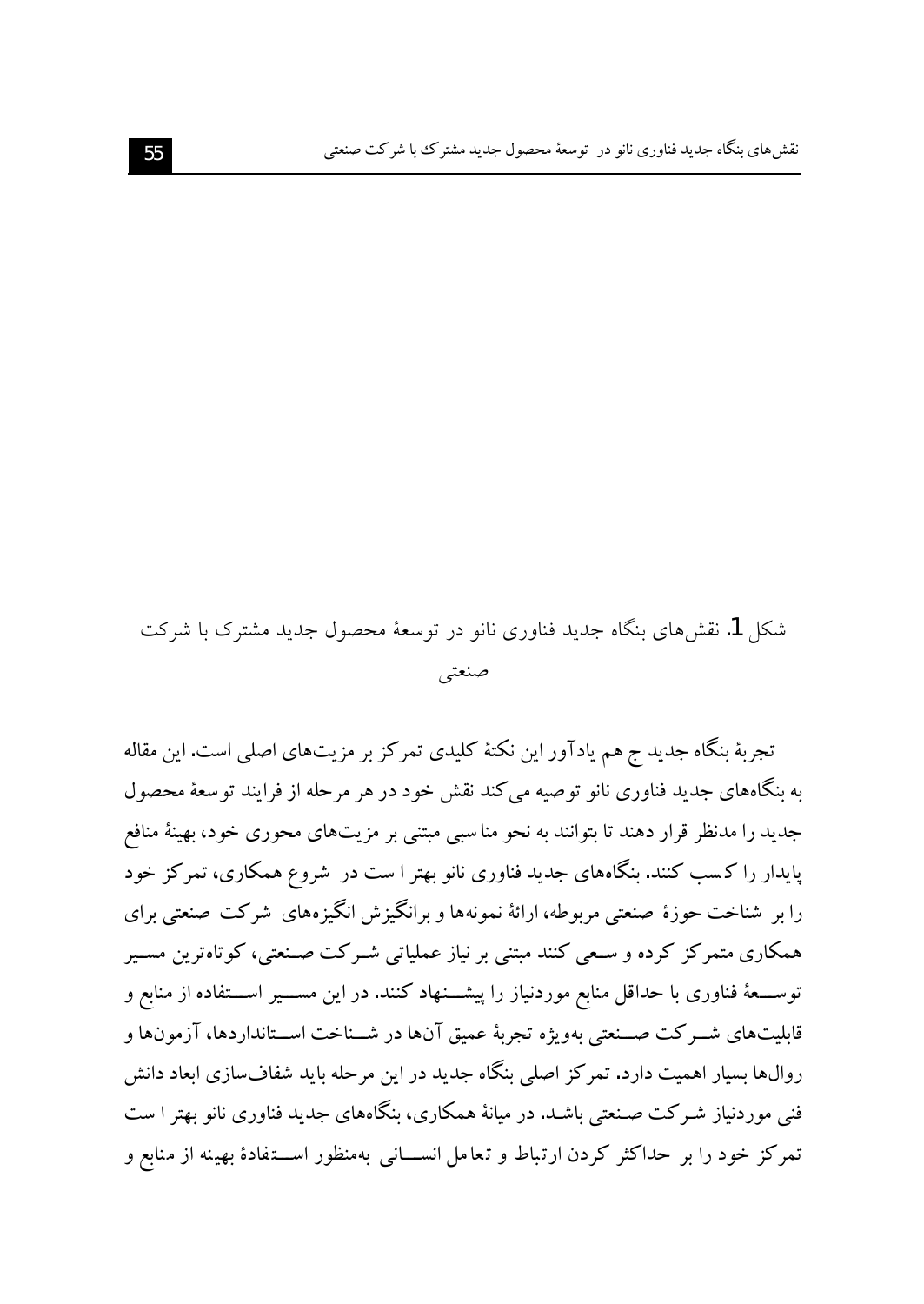.<br>قابلیتهای تجربی و فنی شرکت صنعتی و تعیین دقیق جایگاه خود در فرایند بالادستی شرکت صنعتی و انعطاف لازم در تغییر مدل کاری بنگاه براساس آن بنمایند.

این مطالعه محدودیتهای مختلفی دارد ازجمله حوزهٔ تحقیق و روش پژوهش مورد کاوی ا ست که چهبسا در دیگر حوزهها نتایج متفاوت با شد و تعمیم نتایج به دیگر موردها به سادگی انجام نشود.این تحقیق نشان داد موضوعات مهمی مانند تغییرات نقش شرکت صنعتی در فرایند همکاری بنگاه جدید و شرکت صنعتی نیازمند برر سی بیشتر هستند. همچنین تو سعهٔ مو ضوع تکامل نقش بنگاه جدید در همکاری با شـــرکت صـــنعتی به دیگر فناوریهای پیشـــرفته مانند .<br>فناوری زیستی نیز موضوع چالشبرانگیزی خواهد بود.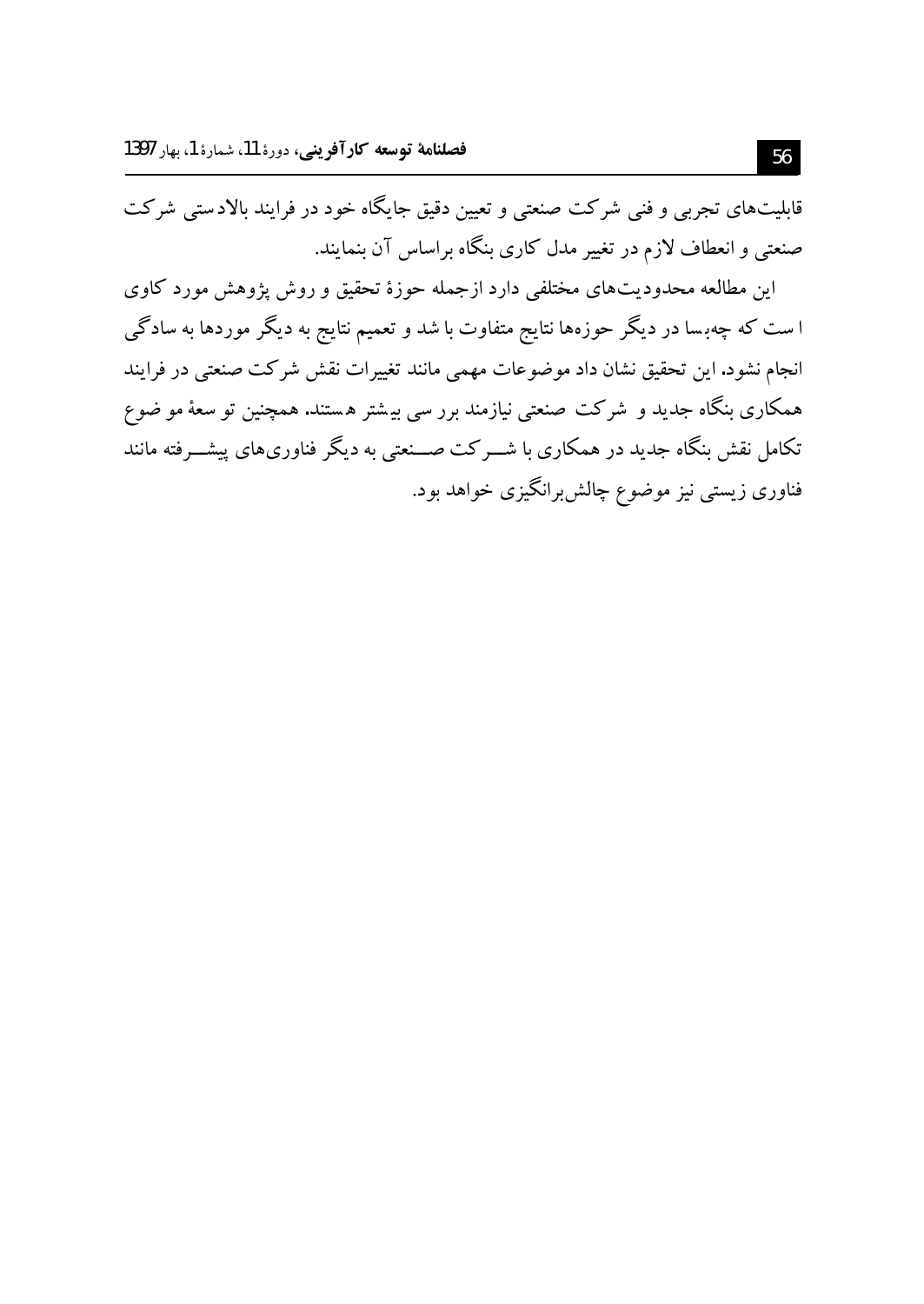#### مناىع

- Aaboen, L., & Aarikka-Stenroos, L., (2017). Start-ups initiating business relationships: process and asymmetry. IMP Journal, 11 (2): 1-33.
- Aaboen, L., Dubois, A., & Lind, F. (2013). Strategizing as networking for new ventures. Industrial Marketing Management. 42(7): 1033-1041.
- Aarikka-Stenroos, L., Sandberg, B. & Lehtimäki, T. (2014). Networks for the commercialization of innovations: A review of how divergent network actors contribute. Industrial Marketing Management. 43(3): 365-381.
- Ackermann, S. (Ed.). (2012). Are small firms important? Their role and impact. Springer Science & Business Media, New York.
- Aldrich, H. E., & Martinez, M. A. (2001). Many are called, but few are chosen: An evolutionary perspective for the study of entrepreneurship. Entrepreneurship Theory and Practice. 25(4): 41-56.
- Barringer, B. R. (2015). Entrepreneurship: Successfully launching new ventures. Pearson Education India. India.
- Ciabuschi, F., Perna, A., & Snehota, I. (2012). Assembling resources when forming a new business. Journal of Business Research. 65(2): 220-229.
- Creswell, J.W. (2007). Qualitative inquiry and research design: Choosing among Five approaches (2nd ed.). Sage Publications, Inc., Thousand Oaks California.
- Eisenhardt, K.M., Graebner, M.E. (2007). Theory building from cases: Opportunities and challenges. Academy of Management Journal. 50(1): 25-32.
- Eppinger, S., & Ulrich, K. (2015). Product design and development. McGraw-Hill Higher Education. India.
- European Commission.  $(2011).$ Kev Enabling Technologies, http://ec.europa.eu/enterprise/sectors/ict/files/kets/hlg\_report\_final\_en.pdf.
- Fatoki, O. (2014). The causes of the failure of new small and medium enterprises in South Africa. Mediterranean Journal of Social Sciences. 5(20): 922-937.
- Flick, U. (2014). An introduction to qualitative research. Sage Publication. Thousand Oaks, California, United States.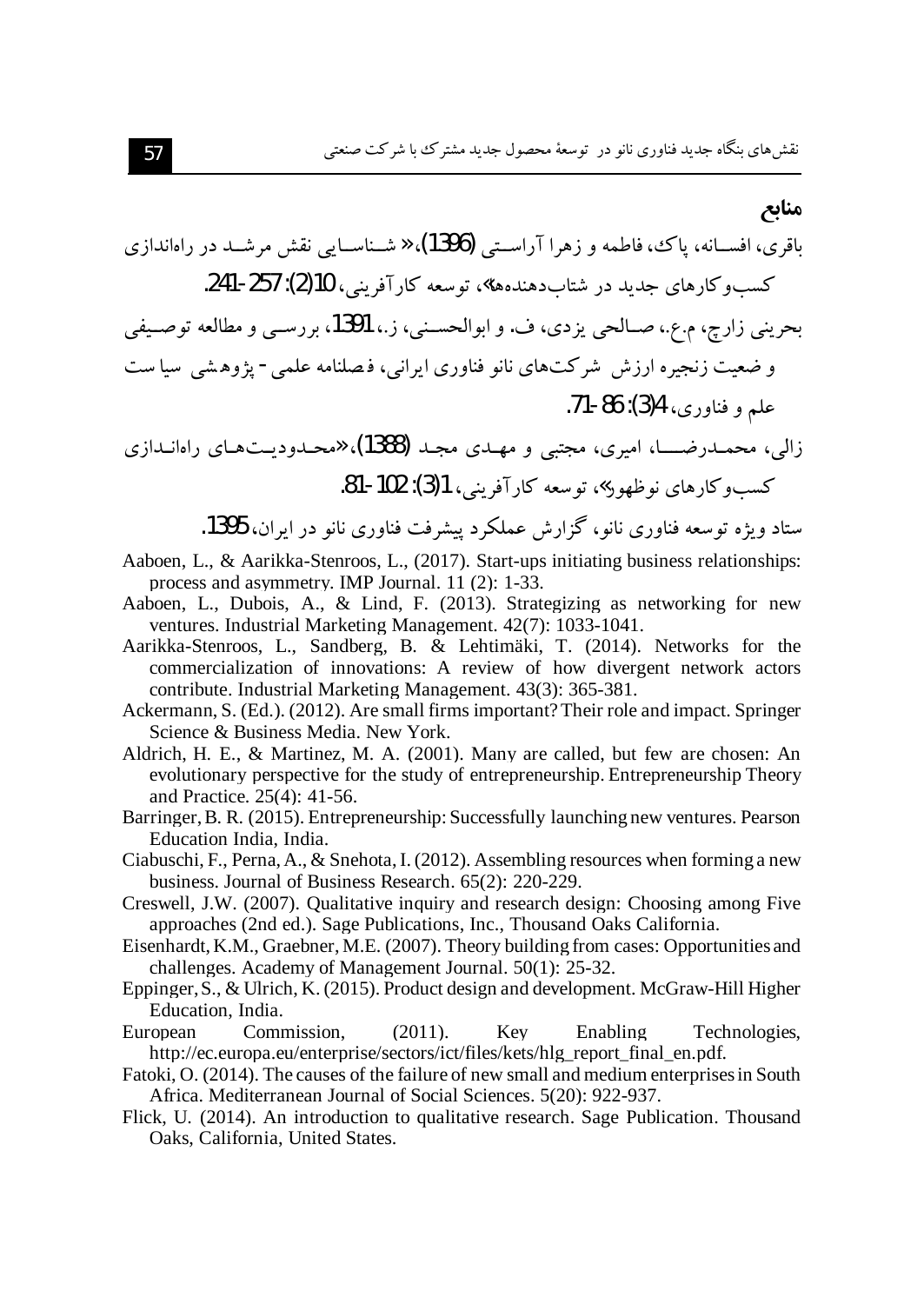- Fogelberg, H., & Sandén, B. A. (2008). Understanding reflexive systems of innovation: An analysis of Swedish nanotechnology discourse and organization. Technology Analysis & Strategic Management, 20(1): 65-81.
- Gadde, L. E., Hjelmgren, D., & Skarp, F. (2012). Interactive resource development in new business relationships. Journal of Business Research. 65(2): 210-217.
- Entrepreneurship Monitor. Global 2016. GEM. Global Report, http://www.gemconsortium.org/report.
- Genet, C., Errabi, K., & Gauthier, C. (2012). Which model of technology transfer for nanotechnology?  $\mathbf{A}$ comparison with biotech and microelectronics. Technovation. 32(3): 205-215.
- Given, L.M. (Ed.), (2008). The SAGE Encyclopedia of Oualitative Research Methods. Sage Publications, Inc., Thousand Oaks California.
- Hockerts, K., & Wüstenhagen, R. (2010). Greening Goliaths versus emerging Davids— Theorizing about the role of incumbents and new entrants in sustainable entrepreneurship. Journal of Business Venturing. 25(5): 481-492.
- La Rocca, A., & Snehota, I. (2014). Relating in business networks: Innovation in practice. Industrial Marketing Management. 43(3): 441-447.
- Linnarson, H. (2005). Patterns of alignment in alliance structure and innovation. Technology Analysis & Strategic Management, 17(2): 161-181.
- Mangematin, V., & Walsh, S. (2012). The future of nanotechnologies, Technovation.  $32(3-4): 157-160.$
- Marion, T. J., Eddleston, K. A., Friar, J. H., & Deeds, D. (2015). The evolution of interorganizational relationships in emerging ventures: An ethnographic study within the new product development process. Journal of business Venturing,  $30(1)$ :  $167-184$ .
- Mohr, J., Sengupta, S., & Slater, S. (2010). Marketing of High-Technology Products and Innovation, Pearson Education Inc., New Jersey, USA.
- Mowery, D.C. (2011). Nanotechnology and the US national innovation system: continuity and change. The Journal of Technology Transfer. 36(6): 697-711.

Nikulainen, T. (2010). Identifying nanotechnological linkages in the Finnish economy-

An explorative study. Technology Analysis & Strategic Management. 22(5): 513-531.

- Palmatier, R. W., Dant, R. P., & Grewal, D. (2007). A comparative longitudinal analysis of theoretical perspectives of interorganizational relationship performance. Journal of Marketing. 71(4): 172-194.
- Pandza, K., & Holt, R. (2007). Absorptive and transformative capacities in nanotechnology innovation systems. Journal of Engineering and Technology Management. 24(4): 347-365.